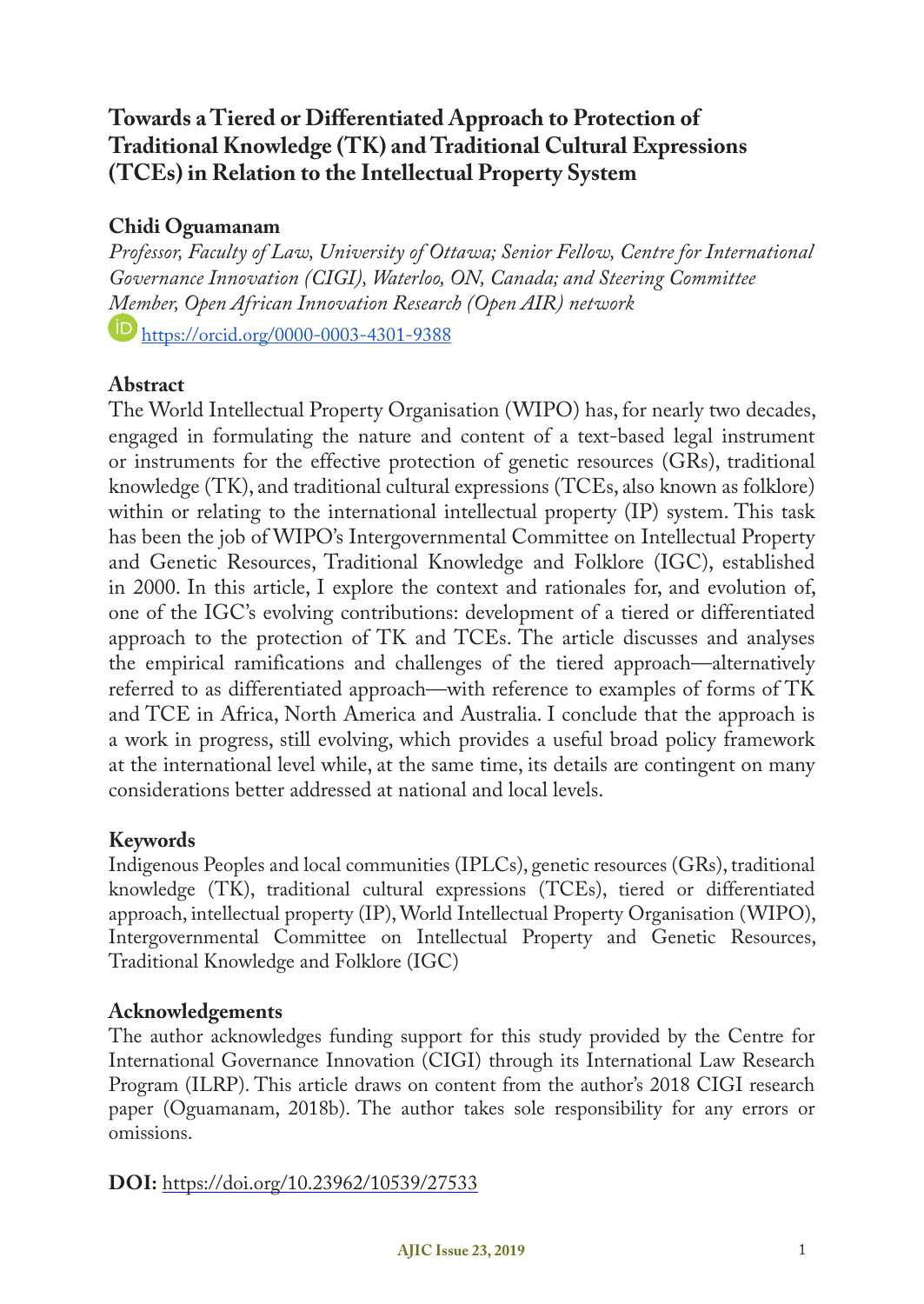## **Recommended citation**

Oguamanam, C. (2019). Towards a tiered or differentiated approach to protection of traditional knowledge (TK) and traditional cultural expressions (TCEs) in relation to the intellectual property system. *The African Journal of Information and Communication (AJIC), 23*, 1–24. https://doi.org/10.23962/10539/27533



This article is licensed under a Creative Commons Attribution 4.0 International (CC BY 4.0) licence: https://creativecommons.org/licenses/by/4.0

### **1. Introduction**

The World Intellectual Property Organisation's (WIPO's) Intergovernmental Committee on Intellectual Property and Genetic Resources, Traditional Knowledge, and Traditional Cultural Expressions (hereafter the "IGC") has an extremely difficult mandate: to negotiate a text-based instrument or instruments for the effective protection of genetic resources (GRs), traditional knowledge (TK), and traditional cultural expressions (TCEs, i.e., folklore) within or relating to the intellectual property system (see WIPO, 2015).

WIPO's jurisdictional status as the host of the IGC is, in part, fallout from the World Trade Organisation's (WTO's) failure to include TK and TCEs in the text of its adjunct Agreement on Trade-Related Aspects of Intellectual Property Rights (TRIPS Agreement). Additionally, WIPO's jurisdiction in this area is a result of the increasing economic and trade importance of GRs, TK and TCEs. Given the longstanding involvement by UNESCO in TK and related matters including TCEs, the jurisdictional ambit of WIPO IGC is, arguably, confined to the *IP*-*related*  ramifications of GRs, TK and TCEs, even though the protection of these subject matters inherently requires a sui generis approach. Consequently, WIPO Member States and experts are required to ensure and respect synergies between the IPoriented and non-IP-oriented aspects of TK and TCEs as they feature in other regimes.

#### *Enigmatic nature of TK and TCEs*

The core difficulties of the IGC's task are coloured by, but not primarily a function of, the contentious nature of international IP policymaking processes, the international IP system's ubiquitous geopolitical power relations, and ideological schisms over knowledge governance (May & Sell, 2005; Oguamanam, 2012, p. 35; Raustiala, 2007). Additionally, the difficulties do not principally lie in the institutional dynamics of the WIPO's committee process or in the complex regime ecosystem in which TK and TCEs are engaged (Helfer, 2004; Oguamanam, 2007; Yu, 2007). Without question,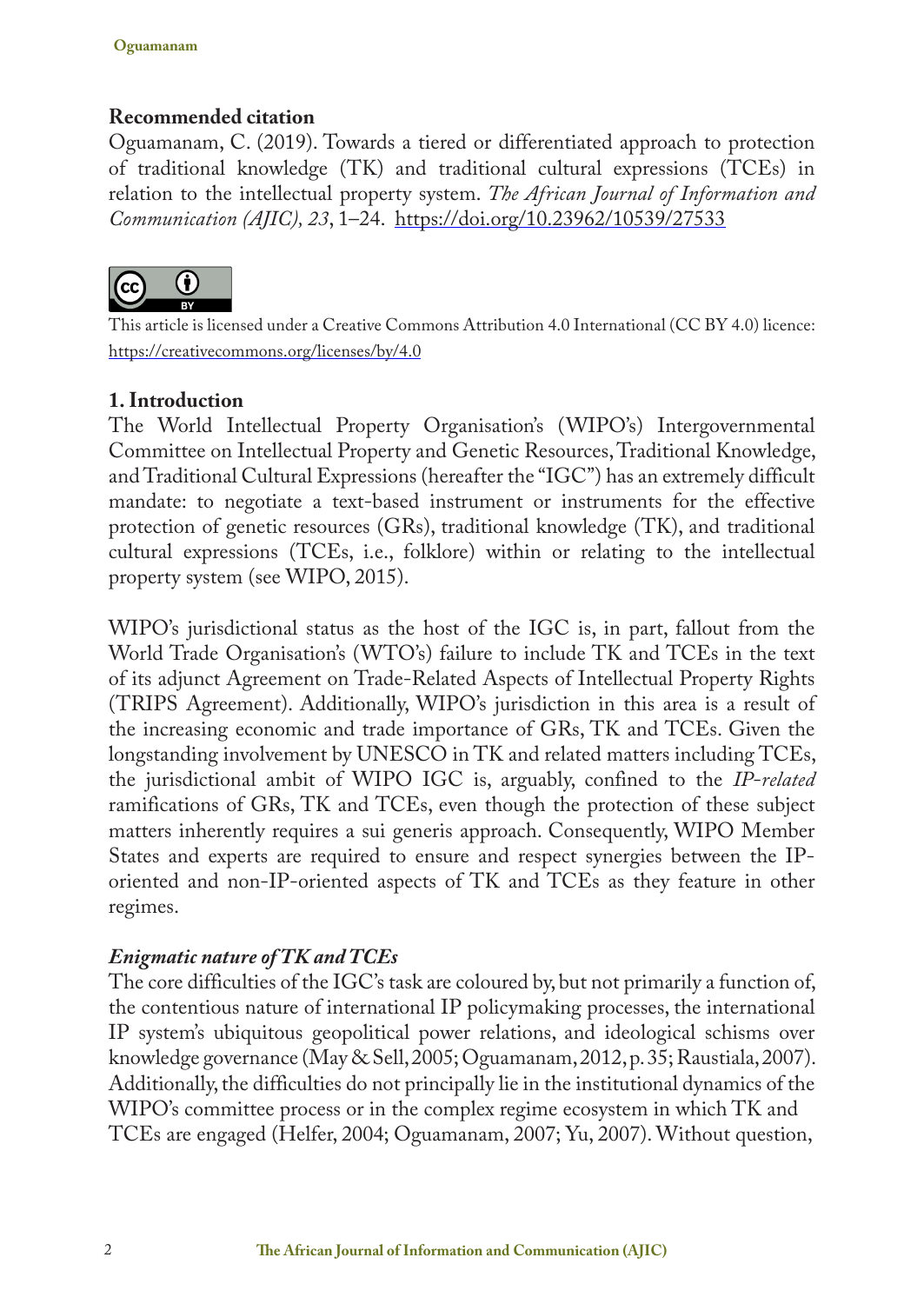those factors contribute to making the IGC mandate a Herculean task.1 But the most critical difficulties at the heart of the IGC project is the enigmatic nature of TK and, to an even greater extent, TCEs. TCEs have been, and remain, a unified or inherent component of TK. But at WIPO and other forums, attempts have been made to isolate TCEs from TK, in conceptual terms, with TCEs approached as being separate from TK. Regardless, in such contexts, both TK and TCEs are pragmatic, and thus generalised, terms of convenience and compromise—generalised, but yet not able to capture the full breadth of the complexities of (1) relationships and nuances implicated in the experiences of the custodians of TK and TCEs, and (2) the custodians' undergirding worldviews as mediated by their knowledge systems.

The interfaces between TK and innovations in the realms of pharmaceuticals, cosmetics, agriculture, chemicals and environmental conservation, which constitute the core of the "biopiracy" phenomenon, provide pivotal sites in which IP, specifically the patent regime, directly engages TK in contestation over the applications of GRs across different knowledge frameworks. Notwithstanding these examples, the interfaces between IP and TK/TCEs generally tend to be difficult to pin down. In the patent regime, "newness" of TK, analogous to an invention, is a consistently problematic issue (Mgbeoji, 2001). In the area of copyrights, fixation and publication, especially of TCEs, are perennial hurdles (Boateng, 2011; Kuruk, 1999). In respect of trademarks and designs, claims of sacredness—as a basis of exclusion of certain marks, symbols, insignias, or designs from commercial exploitation—remain a source of tension amongst stakeholders (Coombe, 1998a).

### *Competing interests in the IGC*

For many longtime participants in the IGC, from both developed and developing countries, the lingering delay to reach agreement on anticipated text or texts, after nearly 20 years of work, is disappointing (see Oguamanam, 2017). This disillusionment is especially the case for many Global Southern countries and experts, and for Indigenous Peoples and local communities (IPLCs) from both the Global South and Global North.

However, for many Global Northern WIPO Member States, and for experts from these countries, the IGC's protracted delays are not necessarily seen as disadvantageous (Oguamanam, 2017). Most countries of the Global North, often called non*demandeur* countries, participate in IGC negotiations with little or no vested interest in achievement of a codified international legal instrument or instruments for the protection of GRs, TK and TCEs. It was, of course, intemperate appropriation of GRs and associated TK (and even TCEs) by corporate and research entities based in

<sup>1</sup> See the Robinson, Abdel-Latif and Roffe (2017) volume for examination of the first decade and a half of the work of the IGC.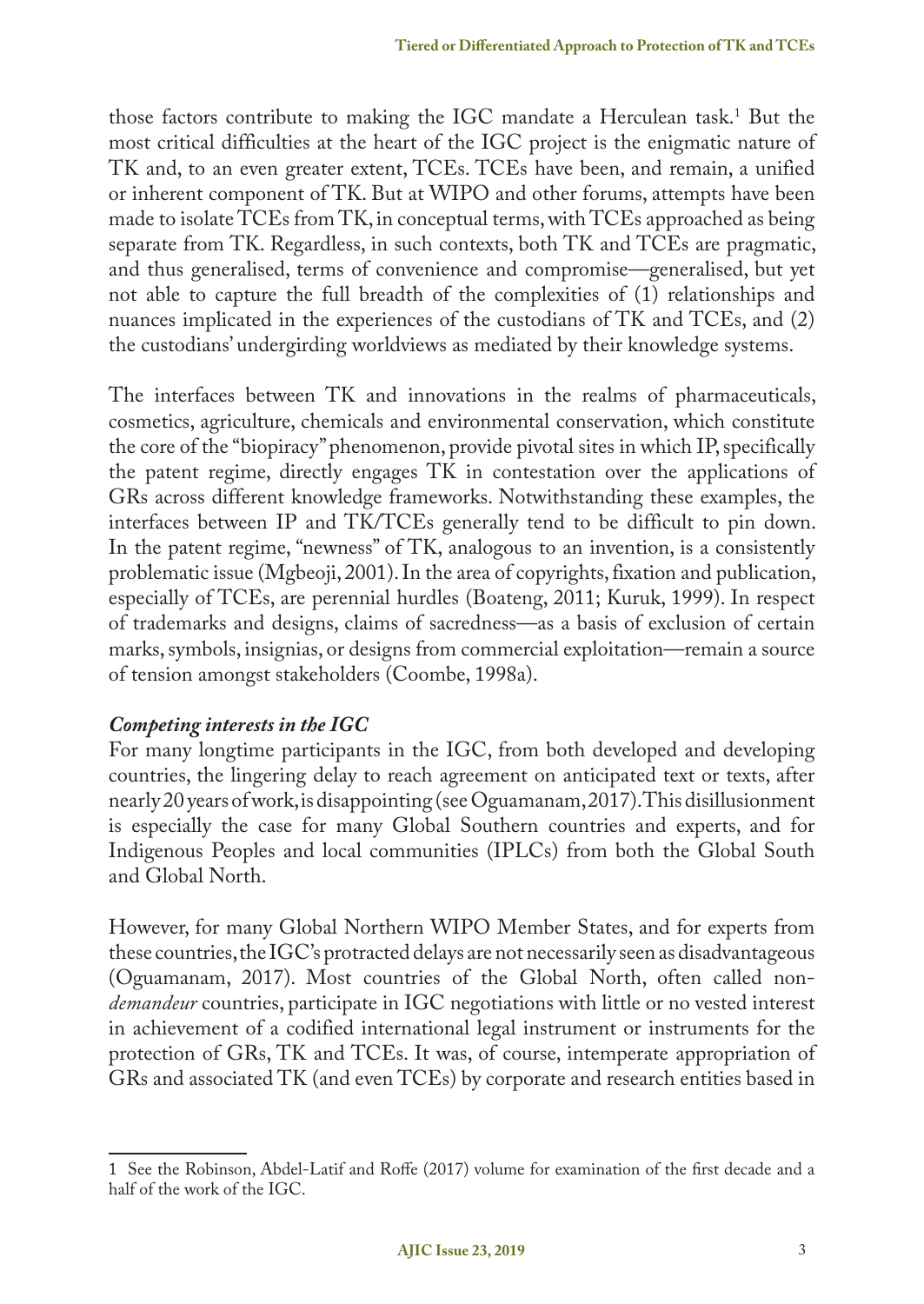the Global North<sup>2</sup> (i.e., biopiracy) (see Mgbeoji, 2006; Robinson, 2010)—facilitated largely through the international IP regime, especially the patent system—that, in part, necessitated the establishment of the IGC. Accordingly, countries of the Global North, save for a few, are reluctant participants in the IGC process;<sup>3</sup> for them, the status quo is desirable (Oguamanam, 2017).

Key negotiating blocs at the IGC who are invested in ensuring that the IGC results in an effective international instrument or instruments pursuant to its mandate, and who thus constitute the *demandeurs,* are the African Group, the Group of Latin American and Caribbean Countries (GRULAC), and the Asia-Pacific Group (APG). All of the aforementioned liaise, consult, and/or coalesce, as the need arises, under the auspices of the IGC's Like-Minded Countries (LMCs) group. Another key bloc in the *demandeur* category is the Indigenous Caucus, which is a coalition of accredited Indigenous Peoples' delegations to IGC who cut across geopolitical boundaries.

#### *The study*

The study on which this article is based explored development, in the IGC, of the *tiered approach*—also referred to as the *differentiated approach*—to the protection of TK and TCEs pursuant to the IGC's mandate. It is an approach which is subject to ongoing debate and continuing elaborations at the IGC.4 (While the mandate of the IGC is to negotiate a text-based instrument or instruments for effective protection of three (often overlapping) sets of phenomena—GRs, TK, and TCEs—the tiered or differentiated approach relates to only two of the phenomena: TK and TCEs which, it must at the same time be noted, are sites in which IPLCs often deploy GRs.)

In the study, I explored the rationale for the tiered or differentiated approach, and drew on examples from three sites of TK/TCE production—sites in Africa (Ghana), Australia, and North America (US and Canada)—in order to interrogate the approach and its potential and practical applications. The study ultimately found that the tiered or differentiated approach can potentially serve as a useful abroad policy framework operating at international level, but with the details of its operation contingent on considerations at national and local levels, including but not limited to: the specific manifestation of TK or TCE; the dynamics of IPLC customary laws and protocols

<sup>2</sup> Often in collaboration with researchers and institutions linked to the Global South, e.g., as was the case in the failed US patent on turmeric (initially granted to WR Grace Inc.), in which US-based Indian researchers were instrumental. See Bala (2011).

<sup>3</sup> For some of these countries, their participation takes on a vigilante tenor, which focuses on ensuring that the resulting instrument of instruments does/do not constrain or disrupt the status quo on international IP, especially the patent regime.

<sup>4</sup> For an outline of the text of the tiered or differentiated approach to TK, see WIPO (2016b).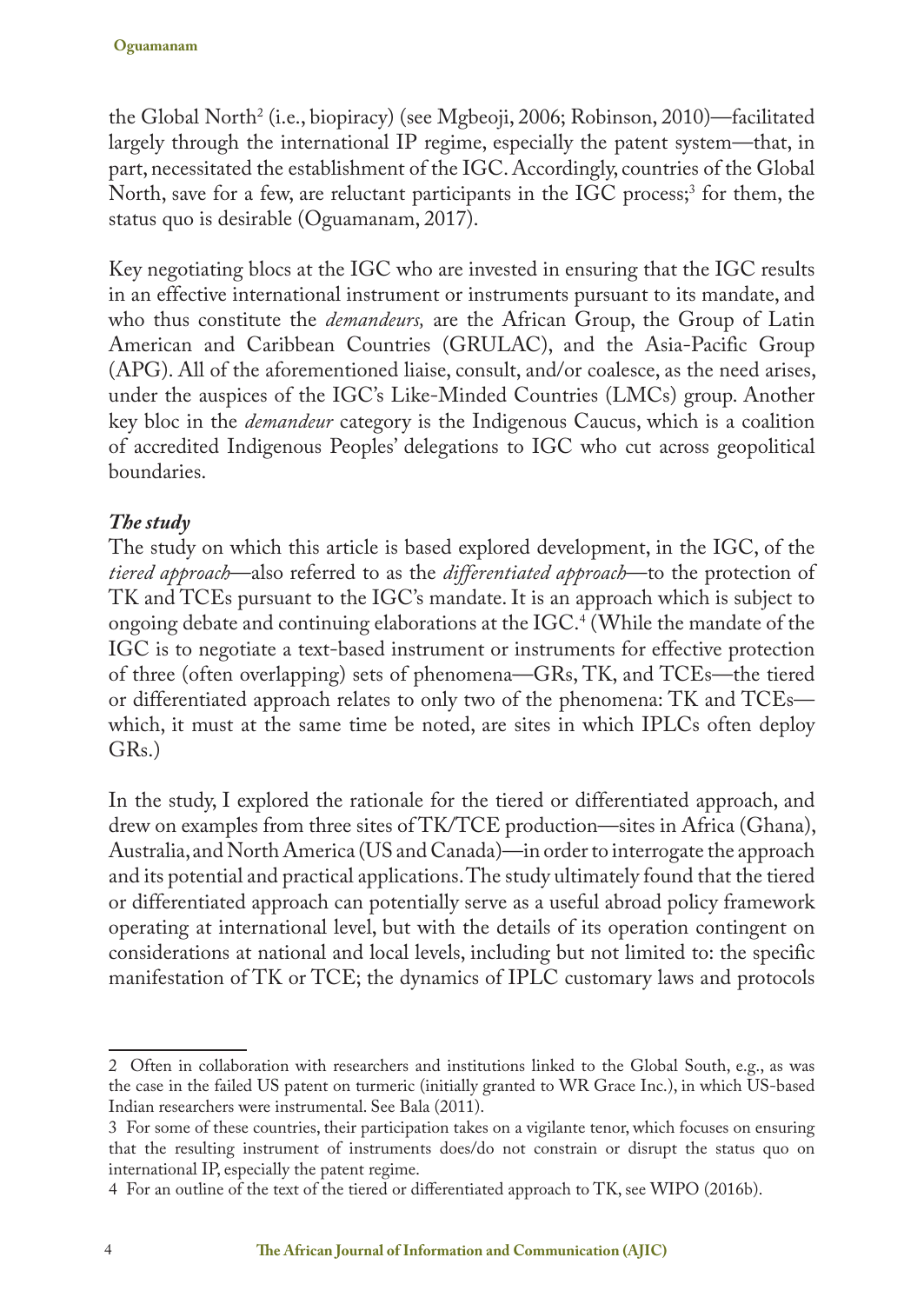in regard to custody, production, and practices in relation to the manifestation of TK or TCE; and the evidentiary threshold in respect of determining the level of diffusion of a specific manifestation of TK or TCE.

#### **2. Marginalisation of TK and TCEs from the Conventional IP system**

#### *Colonial narratives*

The industrialised colonial powers showed no inclination to facilitate IPLC protection of TK and TCEs, as evidenced in narratives of colonialism deploying lenses of, among others, science, anthropology, philosophy and critical social sciences (De Sousa Santos, 2007; Oguamanam, 2015). The consensus across these renditions was that, in contrast to the "innovative cultures" of Western (or European) societies (Arewa, 2004; De Sousa Santos, 2007; Memmi, 1990; Mutua, 2011), IPLCs and non-Western societies—positioned as the West's "Other"—were lacking in meaningful innovation (see De Beer, Oguamanam, & Schonwetter, 2014; De Sousa Santos, 2007; Oguamanam, 2008). These IPLCs and non-Western civilisations were recognised as having substantial endowments of natural resources,<sup>5</sup> but their dealings with those resources were cast as being mundane and rudimentary, and thus incapable of transforming natural endowments from their so-called "state of nature". Accordingly, the insights, knowledge, and practices of IPLCs and non-Western societies, as applied to natural resources—in, for example, agriculture, medicine, ecology, and environmental stewardship—were adjudged to be lacking the human ingenuity and other criteria necessary for their protection under orthodox, Westernoriginated IP systems (Oguamanam, 2015).

#### *"Public domain" assertions*

Coupled with this denigration of the intellectual value of IPLCs' TK and TCEs amidst compelling evidence to the contrary<sup>6</sup>—were, and are, assertions from rich, industrialised nations that many of the GRs and indeed broader biological resources

<sup>5</sup> It is estimated that over 75% of global biological resources are found in the Global South and/or in traditional or ancestral habitats utilised by IPLCs. See, for example, Oguamanam (2012).

<sup>6</sup> The first symmetric stone tools were invented in Africa. Africa is recognised as the "nest of many discoveries, inventions, creations and cultures" that have since catapulted human civilisations across the globe. In medicines, sciences, and all facets of arts and creativity, African innovations serve as the forerunner of most revolutionary inventions and ideas that have shaped the trajectory of human civilisation. Hero of Alexandria, Egypt invented the first documented steam engine in the 1st century AD. See Elahi and De Beer (2013)*.* Yet, in the colonial worldview, "[h]istorically, Africa is not part of the world; it cannot show evidence of any movement or development. The historic movements it displays—on the Northern region of the continent—belong to the Asian and European world" (Hegel, 1970, quoted by De Sousa Santos, Nunes, and Meneses (2007, p. xxxv)). This narrative or situating of Africa "was the counterpoint of the colonial requirement of transporting civilization and wisdom to peoples who lived in the dark recess of ignorance" (De Sousa Santos et al., 2007, p. xxxv).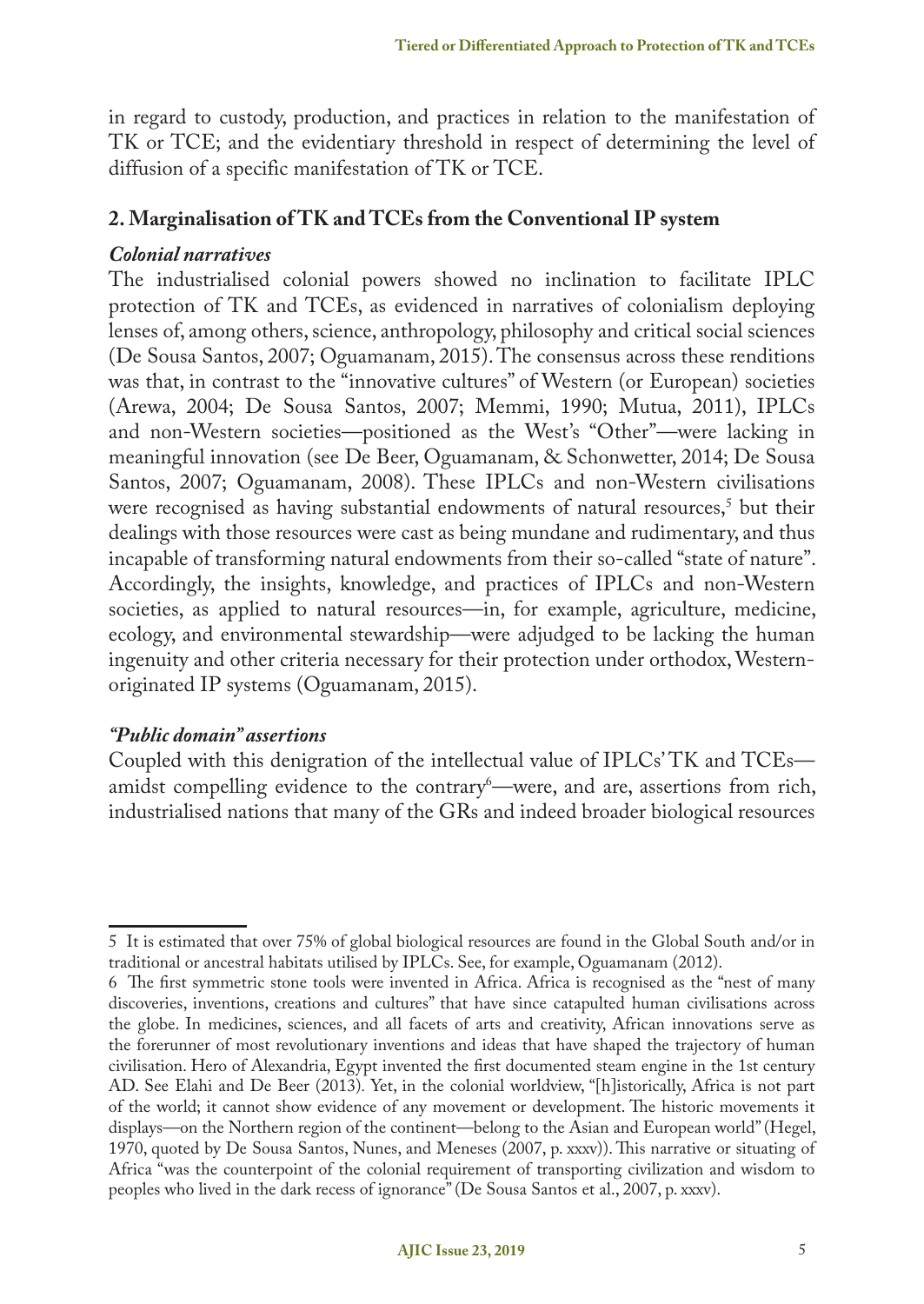that constitute the pivot for the production of TK, and even TCEs, should be regarded as part of a global "public domain" or "commons". In the words of Okediji (2018):

Armed with legal tools, such as "the common heritage of mankind" and "the public domain", scientists and international institutions facilitated the development of a global knowledge infrastructure for research and innovation, utilizing plant GRs and traditional knowledge. International regimes for science and research coalesced around the view that those resources were part of an uncharted global commons that could – indeed should – be freely and methodically exploited. (Okediji, 2018, pp. 3-4)

Such "public domain", "commons" and "common heritage" constructs, when applied to TK and TCEs, assail attempts to protect TK and TCEs within or in relation to the conventional IP paradigm.

## *The perspectives of IPLCs*

IPLC custodians of TK and TCEs do not accept the narratives casting their knowledge and practices as lacking in human ingenuity (see Anaya, 2004: De Sousa Santos, 2007). And while TK and TCE custodians and practitioners recognise the importance of a vibrant public domain as a fundamental feature of sustainable knowledge production under the orthodox IP system, their perspective on the public domain is grounded in recognition that several centuries of delegitimation and exploitation have been the primary drivers of their TK and TCEs becoming publicly available and cast as global public goods (Oguamanam, 2018b).7

A central matter that has emerged at the IGC is the need to determine the context in which, and/or the degree to which, a given TK or TCE is diffused, or is publicly available such that it constitutes a part of the public domain (or an approximation of the public domain). The need to find ways to make such assessments, which will have to be done on a case-by-case basis, has led to development of the tiered or differentiated approach.

# **3. Emergence of the tiered or differentiated approach to TK and TCEs**

### *27th Session of the IGC, March-April 2014*

At the IGC's 27th Session in Geneva in late March and early April 2014, concerted initiatives by the LMCs group (including the African Group), led to formal documenting of the idea of a tiered or differentiated approach to TK and TCEs (Okediji, 2017). The idea had been explored before the 27th Session, in early March

<sup>7</sup> For progressive conceptualisations of knowledge as a global public good, see Stiglitz (1999) and Maskus and Reichmann (2005).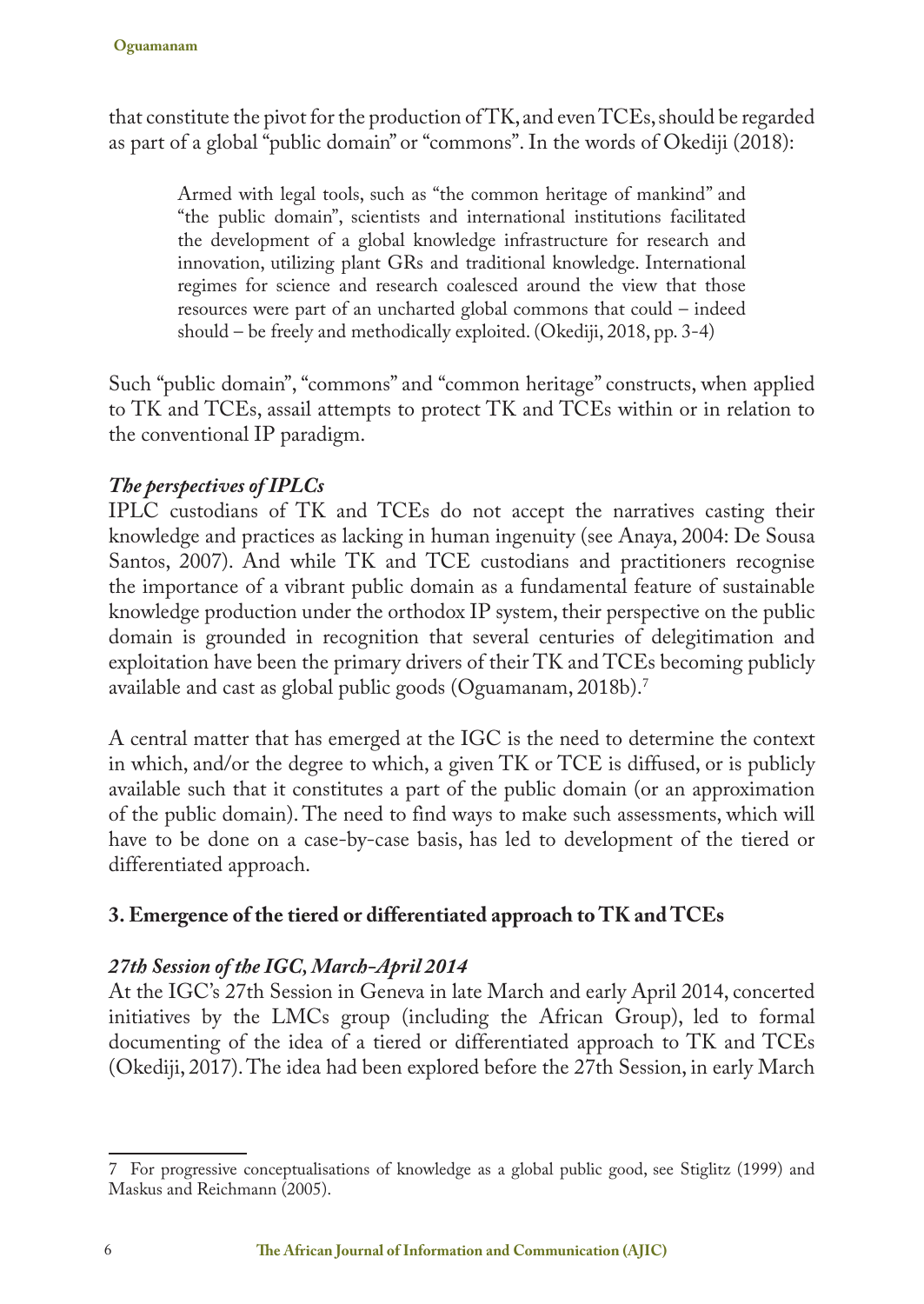2014, by an LMC Consultative Meeting in Bali.8 At the Bali meeting, the Chair, Ambassador Wayne McCook of Jamaica, had leveraged "the treatment of publicly available and/or widely diffused TK and TCEs" into becoming a key cross-cutting issue for examination of TK and TCEs (McCook, 2014b). McCook then elaborated the issue further in a 51-page "Chair's Non-paper" (McCook, 2014a), helping prompt the deliberations at the IGC's 27th Session (see WIPO, 2014a). Speaking on behalf of the facilitators of the 27th Session, Nicolas Lesieur (Canada) noted that they

[...] had sought to construct a tier-based framework that was itself based on the extent to which the TK was diffused and/or protected by beneficiaries, or not, such that there were different levels of diffusion and protection. (WIPO, 2014a, para. 95)

Accordingly, the concept was articulated in Article 3 of the Draft IGC documents on TK and TCEs that were prepared for the 27th Session (WIPO, 2014b; 2014c).

#### *Aims and characteristics of the approach*

The primary aim of the tiered or differentiated approach is to advance legal certainty and clarity on TK and TCEs in order to allay concerns raised by non-*demandeur*  countries and experts, mainly of the Global North, in the IGC negotiations. The approach provides a framework for delineating different kinds of TK and TCEs based on their degrees of diffusion, or lack thereof. It then seeks to determine the extent of exclusive rights or partially exclusive rights that the TK and TCE custodians could receive, based on how much of the TK or TCE in question, or aspects thereof, is/are diffused or publicly available, as the case may be. The approach is pragmatic and malleable.

While there is not yet a consensual understanding of the approach across IGC delegates, there is wide acceptance of the idea that the approach would *not* countenance use, or continued use, of any TK or TCE without permission and accountability. Essentially, the approach recognises that some TK and TCEs are already publicly available or diffused, albeit by default through various forms of diffusion and appropriation, some legitimate some not (Oguamanam, 2018a; Okediji, 2017). As such, according to the approach, where the TK or TCE is already in the public domain or publicly available, there should not be *ex post facto* attempts, especially in regard to the former situation, to force the genie inside the bottle, i.e., to take the TK or TCE out of the public

<sup>8</sup> For more detailed insight, see the official report of the IGC's 27th Session (WIPO, 2014a). In addition to the 2014 Bali LMCs Consultative Meeting, the history of the idea of a differentiated approach to TK is not complete without reference to the international consultative meeting of experts organised by the Government of India in New Delhi in January 2013, and India's interventions at the IGC's 27th Session.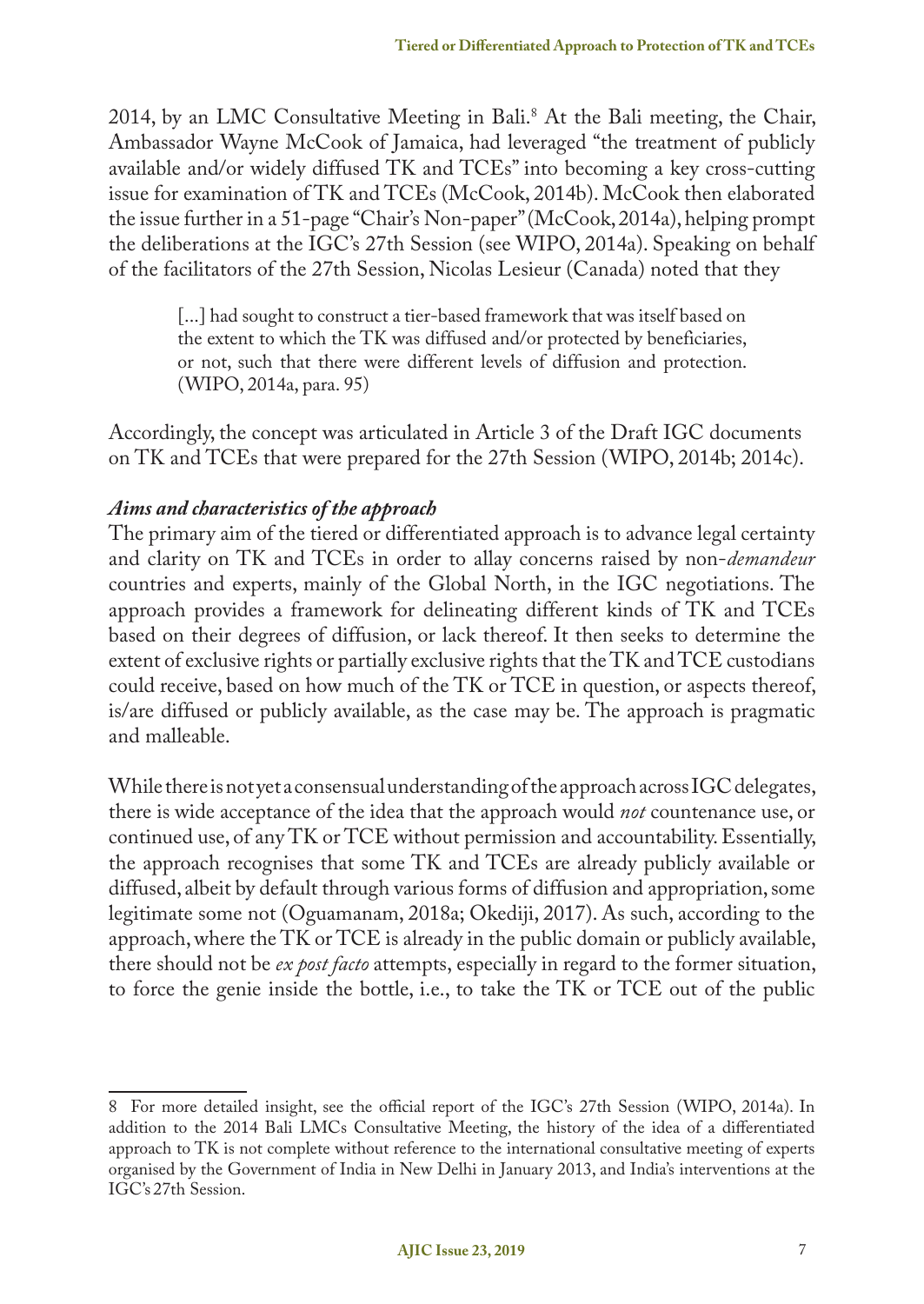domain and provide exclusive IP rights or related rights to its custodians.<sup>9</sup> (Such attempts would scare hardline, and even moderate, non-*demandeur* countries and experts, justifiably or not.) But, at the same time, the approach holds that such TK or TCEs *could* attract other residual or calibrated rights, such as various forms of attribution rights and even reparation rights, or other remedial rights, especially for TK or TCEs that were diffused through theft and other forms of misappropriation where there was no free prior and informed consent of IPLCs.

It needs to be noted that the term "public domain" is a concept and expression particular to conventional IP. Pursuant to IP, information or knowledge in the public domain is free for use by all, and not subject of protection. However, "public domain" is *not* a synonym for "publicly available". The fact that a form of knowledge or information, including TK, TCEs or uses of GRs, is publicly available does not necessarily mean that such knowledge or information has the status of being in the public domain. It is, accordingly, critical to interrogate the process or terms by which it became publicly available.

### *IGC stakeholder views on the approach*

The African Group, India, Indonesia, and the LMCs as a whole seem to share an understanding that the tiered or differentiated approach has the potential to assist with protection of TK and TCEs—in the variegated contexts of their diffusion and in ways that will guard against use of public domain arguments to undermine protection.

The EU, the United States, Japan, South Korea and Canada are engaging the approach with apprehension. Collectively, they have expressed concern over its potential effect on a range of issues, such as the "existing freedoms and the public domain" (WIPO 2014a, para. 53 [EU]), "innovation and creativity" (para. 41, [ Japan]); and "inspiration" (para. 194, [Canada]). For countries within this category, terms such as "sacred", "secret", "widely diffused", and "publicly available"—terms which are associated with the tiered or differentiated approach—are, in the words of the Canadian position, "problematic from a certainty and clarity perspective" (para. 163), or, in the view of the EU, "open to further exploration" (para. 167) and "open to interpretation" (para. 108). According to the US delegation, "publicly available and widely diffused TK and TCEs [do] not lend themselves to protection by exclusive rights" (WIPO, 2014a, para. 62). Canada's position is that "subject matter that was currently publicly available and that was not or was no longer protected

<sup>9</sup> But consider the famous retort by Preston Hardison, a prominent member of the Indigenous Caucus at the IGC and official representative of the Tulalip Tribes of Washington State, who insists, analogously, that because Lady Gaga's music is widely diffused does not mean that she or her assigns should forgo their copyrights. Hardison rejects the genie-out-of-the-bottle argument if its objective is to facilitate appropriation of TK/TCE (see Hardison, 2016).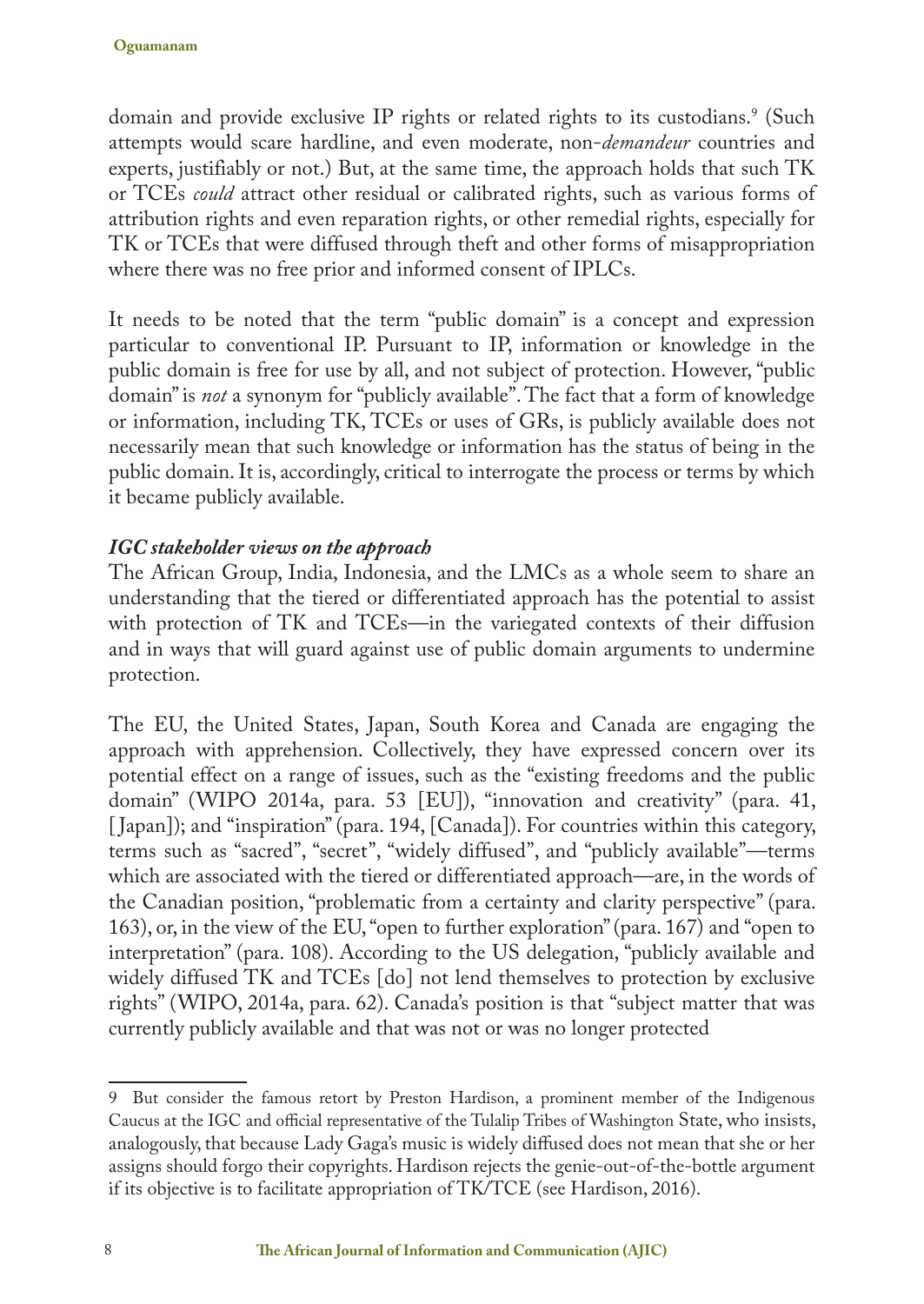by an intellectual property right (IPR) should not be protected" (para. 52) under IGC instruments. South Korea's view is that publicly-available, widely-diffused TK belongs to the public, and that retroactive protection would generate an unacceptable public cost (WIPO, 2014a, para. 78).

For its part, the IGC's Indigenous Caucus has adopted a reserved (and, in my view, prudent) attitude towards the tiered or differentiated approach, insisting that irrespective of the level of diffusion, whenever TK or a TCE is erroneously placed in the public domain, or is erroneously made publicly available, Indigenous Peoples' status as rights holders, and their entitlement to compensation or other appropriate remedies, should not be compromised. For the Indigenous Caucus, recognising the sacred nature of all TK and TCEs, not the level of diffusion, should be the starting point.

## **4. Evolution of the tiered or differentiated approach**

The tiered or differentiated approach has evolved since its introduction in 2014. Initially, the approach identified five categories of TK and TCE, namely: (1) secret; (2) sacred; (3) closely held; (4) narrowly or partially diffused; and (5) widely diffused. However, these categories defy clear delineation, particularly in respect of:

- secrecy and sacredness of TK and TCEs; and
- • diffusion.

### *Complexities of "secrecy" and "sacredness"*

While secrecy is a feature of the sacredness of TK and TCEs, sacred aspects of TK and TCEs are sometimes conveyed in contexts where they are not taken as secret; and, vice versa. Secret aspects are sometimes conveyed in contexts where they are not perceived as sacred. This is so because of the fusion of intangible and tangible elements within tangible TK/TCE manifestations—as is seen in the example of bark paintings that is presented in the next section of this article.

### *Complexities of the notion of "diffusion"*

A closely held, or narrowly or partially diffused, manifestation of TK or a TCE will require some evidentiary threshold regarding permissible level of diffusion—to eligible or ineligible "publics"—in terms of customary laws and protocols pertaining to the particular TK/TCE form. Also, there can be instances where even though a manifestation of TK or a TCE may be secret and sacred, it is also narrowly or partially diffused, or even widely diffused.

An important consideration is the fact that the degree of "diffusion" is not always a function of "publicness"—which is to say, diffusion is not necessarily a function of exposure or accessibility of the TK or TCE to members of the public, i.e., not necessarily a function of whether or not it is "in the public domain" or "publicly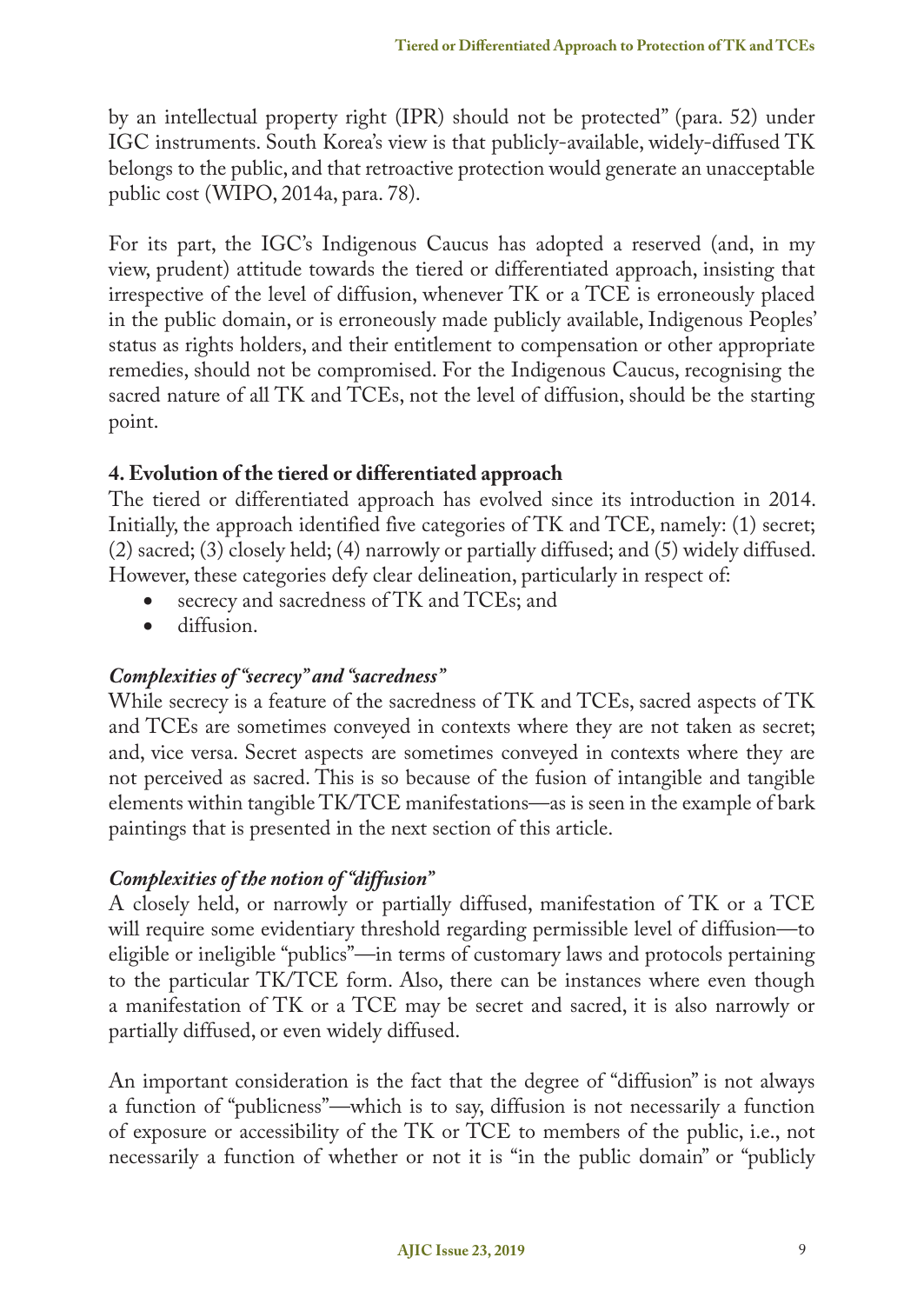available", as per the terms used in the discussion above.10 Diffusion incorporates other factors and considerations. As stated in Oguamanam (2016), "[b]eyond being a matter of how 'well-known' as a feature of geographical application [or dispersal] and uptake, diffusion is perhaps a referential concept to what actually is known or legitimately disclosed in a specific TK context", making it possible for there to be "a widely or partially diffused TK that remains sacred and/or secret" (2016, p. 10). This observation is also true for TCEs. Also, the notion of diffusion can be logically scaled to include the extent to which a specific form of TK/TCE interacts with, influences, and/or is influenced by, other knowledge, innovations, and practices that are not strictly recognised as TK or a TCE.11 The concept of diffusion is not linear or presumptive. It involves articulation of the full scope of uses or applications of a TK and TCE, including the scope of its migration to, or transmission in, other knowledge contexts, as well as the range of its geographical uptakes or dispersals. This conception of diffusion, which is not reliant on publicness, is not mutually exclusive in respect of the conception grounded in publicness.

IGC deliberations seem to have not yet engaged with the full range of perspectives on the concept of diffusion—an illustration of the fact that the tiered or differentiated approach is still in its incubating stage. As the approach evolves, it can be expected that IGC stakeholders will adopt increasingly workable treatments of the realities of diffusion of TK and TCEs. One sign of increased engagement is the apparent move within the IGC towards four, and possibly even three—rather than the original conception of five—tiered categories.

### *Crystallisation of four tiered categories*

While the IGC's tiered or differentiated approach to TK and TCEs remains a fluid concept, it currently appears to be crystallising around four overlapping (i.e., not mutually exclusive) categories, $^{12}$  as illustrated in Figure 1 below:

- secret:
- sacred:
- narrowly diffused; and
- widely diffused.

<sup>10</sup> It is noted that not all IPs are susceptible to the public domain counterpoise. For example, trade secrets remain exclusive property of the owner in perpetuity unless it status is compromised.

<sup>11</sup> This is consistent with the view in anthropological circles that there is no knowledge that exists in isolation. And since knowledge is dynamic, that dynamism entails interaction across various knowledge systems as part of the process of knowledge creolisation and evolution. See Brown (1998).

<sup>12</sup> The four-category framework dispenses with the "closely held" category, a highly vague concept. Arguably, however, the concept is captured under the "partially or narrowly diffused" category.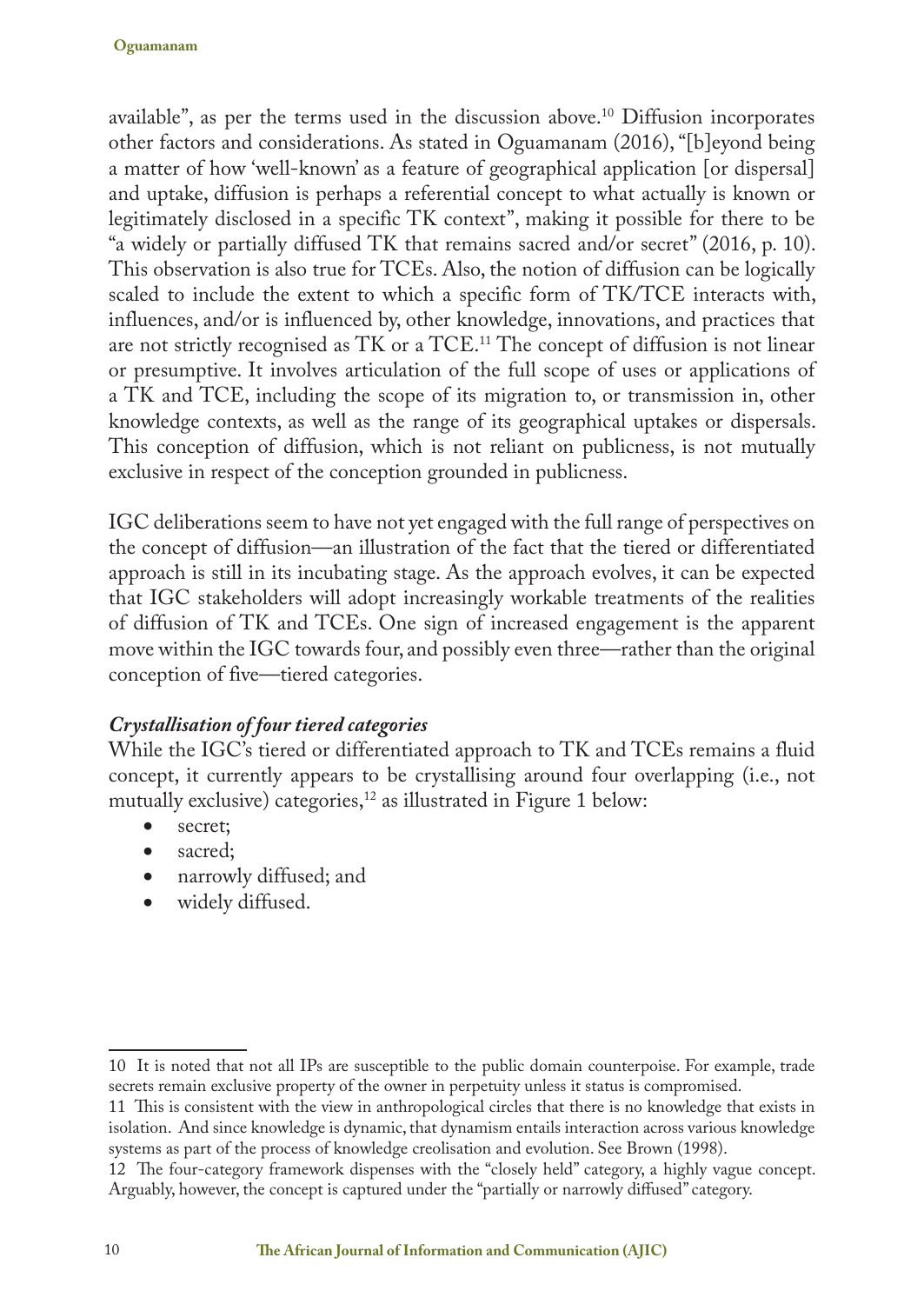Central premises of this move towards four categories are that:

- strong or exclusive rights should attach to secret and sacred TK and TCEs; and
- weaker forms of rights should attach to narrowly diffused and widely diffused TK and TCEs, since they are presumably available publicly, and some could also be said to be in the public domain.<sup>13</sup>



**Figure 1: Four-category version of tiered or differentiated approach to TK and TCEs**

The four-category version of the tiered or differentiated approach, as shown in Figure 1, seeks to provide pragmatic recognition of the question of diffusion of TK and TCEs, while at the same time allowing IPLCs to make rights claims, the details of which can be customised according to the specific instance of TK or TCE and the corresponding IPLC's legal traditions and particular national context.

In the draft text on the tiered or differentiated approach, as it appeared in the Draft Articles on the protection of TK prepared for the IGC's 34th Session in 2017, the

<sup>13</sup> There is need for a caveat here. One must not conflate the concept and ramifications of diffusion in the tiered and differentiated elaboration from other contexts. Wide diffusion is not an excuse for abandonment of rights given that the process through which a specific TK/TCE becomes widely diffused may be illegitimate as in cases of piracy or biopiracy. Therefore, to insist that wide diffusion puts TK in public domain border line with consequential weakening of rights is to reward abuses of TK through illegitimate acts of diffusion.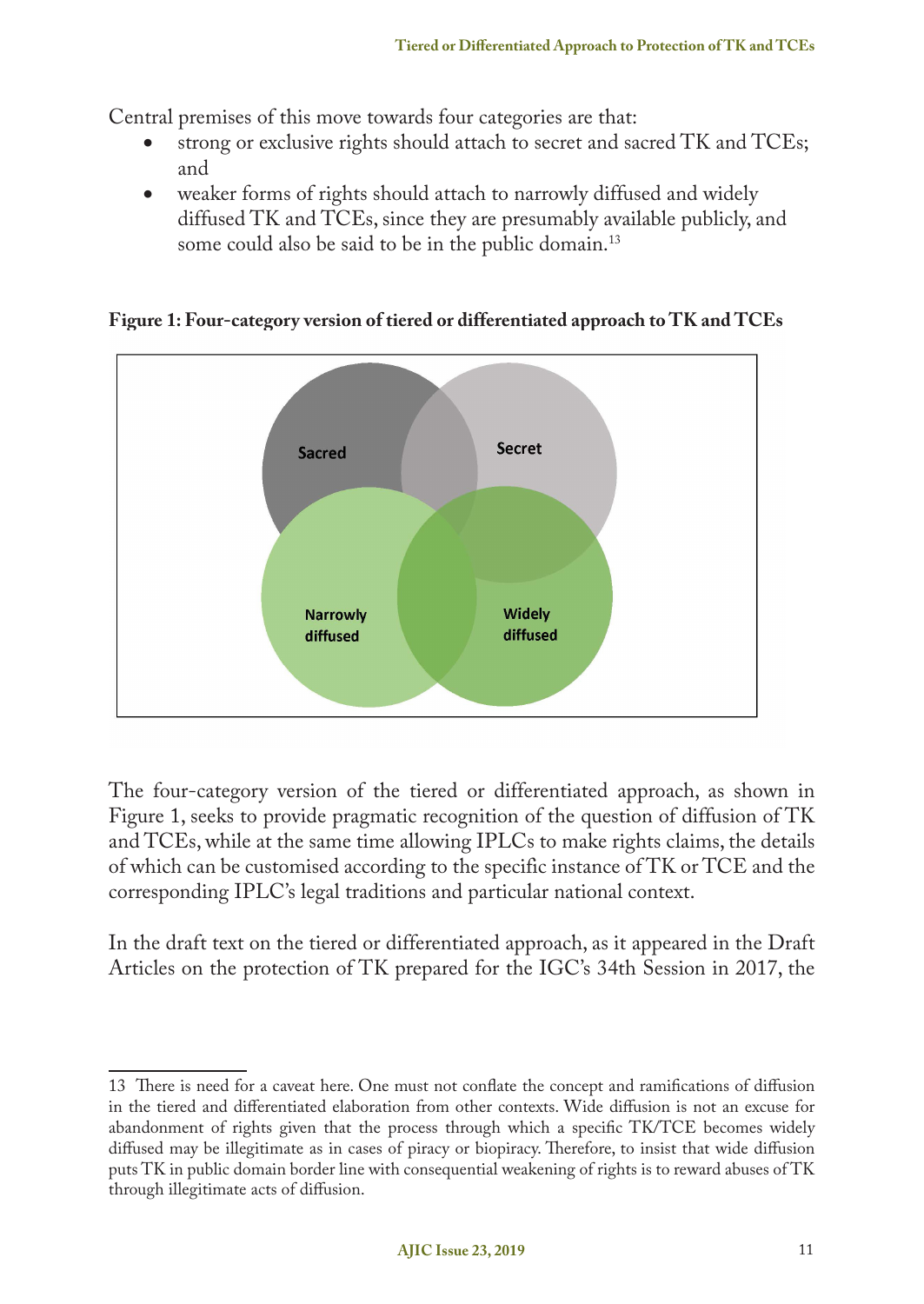wording of alternative 2 ("Alt 2") under Article 5 entitled "Scope of [and Conditions of ] Protection", was as follows:

#### Alt  $2$

Member States [should/shall] safeguard the economic and moral interests of the beneficiaries concerning traditional knowledge as defined in this instrument, as appropriate and in accordance with national law, in a reasonable and balanced manner, and in a manner consistent with Article

- 14, in particular:<br>(a) Where the (a) Where the traditional knowledge is **secret**, whether or not it is sacred, Member States [should/shall] take legislative, administrative and/or policy measures, as appropriate, with the aim of ensuring that:
	- i. Beneficiaries have the **exclusive and collective right** to maintain, control, use, develop, authorize or prevent access to and use/ utilization of their traditional knowledge; and receive a fair and equitable share of benefits arising from its use.
	- ii. Beneficiaries have the **moral right of attribution** and the right to the use of their traditional knowledge in a manner that respects the integrity of such traditional knowledge.
- (b) Where the traditional knowledge is **narrowly diffused**, whether or not it is sacred, Member States [should/shall] take legislative, administrative and/or policy measures, as appropriate, with the aim of ensuring that:
	- i. Beneficiaries receive a **fair and equitable share of benefits** arising from its use; and
	- ii. Beneficiaries have the **moral right** of attribution and the right to the use of their traditional knowledge in a manner that respects the integrity of such traditional knowledge.
- (c) Where the traditional knowledge is not protected under paragraphs (a) or (b), Member States [should/shall] use best endeavors to protect the integrity of traditional knowledge, in consultation with beneficiaries where applicable. (WIPO, 2017a, **boldfacing** of text added by author)

The IGC's 2017 Draft Articles on the protection of TCEs contained analogous (though more elaborate) provisions, appearing as alternative 3, option 1, of Article 5 entitled "Scope of [Protection]/[Safeguarding]" (WIPO, 2017b).

The renewed IGC mandate for the 2018-2019 biennium, which began in March 2018, provided opportunities for further debate on and elaboration of the tiered or differentiated approach as a work in progress. The March 2019 revisions of the Draft Articles on TK and TCEs (revisions yet to be officially adopted at the time of finalisation of this article) further reviewed the concept of the tiered or differentiated approach as a work in progress. By the time that the IGC's 2018-2019 biennium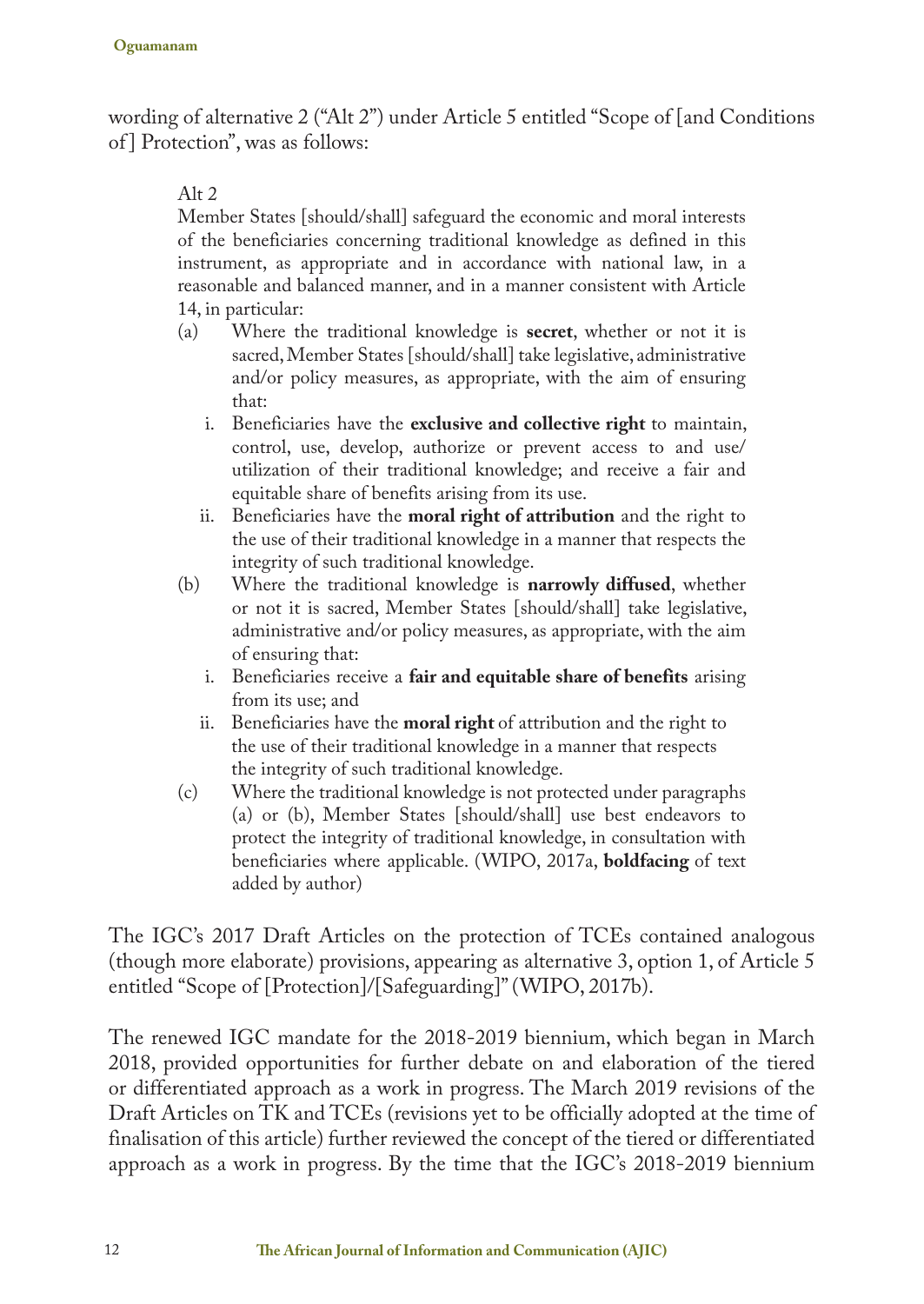draws to an end in June 2019, the tiered or differentiated approach will have evolved further, and, subject to the renewal of the IGC mandate by the WIPO General Assembly, exploration of the approach can be expected to morph onto the next biennium.14

#### **5. Examples relevant to a tiered or differentiated approach**

#### *Kente fabrics and designs in Ghana*

Ghana's kente fabrics and designs (Boateng, 2011) have over 4,000 years of history. Kente is largely linked with the pre-contact Akan people of the Asante (or Ashanti) Kingdom of West Africa, which once spread across territory that included not only parts of contemporary Ghana (Konadu, 2007) but also parts of today's countries of Côte D'Ivoire, Mali, Benin, Togo, Burkina Faso and Liberia. Originally, kente designs were associated mostly with Asante royalty, i.e., with the Asantehene (the spiritual ruler of the Asante Kingdom). Every design has a culturally rooted meaning and symbolism that depicts the Asante worldview, its rich creative imageries, its ethics of sacredness, and overall rich cultural heritage. As explained by Boateng (2011),

[T]he motifs used in Asante kente cloth weaving have specific names; however, the cloth is usually named for the colors and design of the background, which is often striped. As with Adinkara, kente is named for historic figures and events and also for Asante values. The design kyeretwie, or leopard, or leopard catcher, for example, symbolises courage, while aberewa ben, or "wise old woman," indicates the respect accorded older women in Asante society. Another design is named Oyokoman named for the Oyoko clan. One especially rich and prestigious version of these and other designs is called adweneasa or adwenasa, a name that refers to the weaver's skills. (Boateng, 2011, p. 23)

Kente has followed plural pathways of diffusion.<sup>15</sup> The current reality of kente's diffusion is that it is no longer exclusive to Asante royalty. Rather, kente fabric is now available to whoever can afford it, among the Asante, in Ghana as a whole, among other Africans, and indeed, globally. Yet it is, in part, because of this global diffusion, rather than despite it, that kente remains, unquestionably, a symbol of both pre-colonial Asante identity and post-colonial Ghana's national character. Another aspect of kente's diffusion relates to transformation of its processes of production. Earlier kente fabrics were made of GRs, specifically straws from species of bamboo and raffia endemic to regions within the Asante Kingdom (Schneider, 1987). Today, kente fabrics are typically made of silk or cotton, or even industrial synthetic

<sup>14</sup> The 40th Session of the IGC, which was held June 17–21 2019, produced the latest modified texts of the tiered or differentiated approach to TK/TCEs, which will be used for continuing negotiation over the 2021-2021 biennium.

<sup>15</sup> They include Asante/Akan (central Ghana); Gonja (northern Ghana); and Ewe (southeastern Ghana).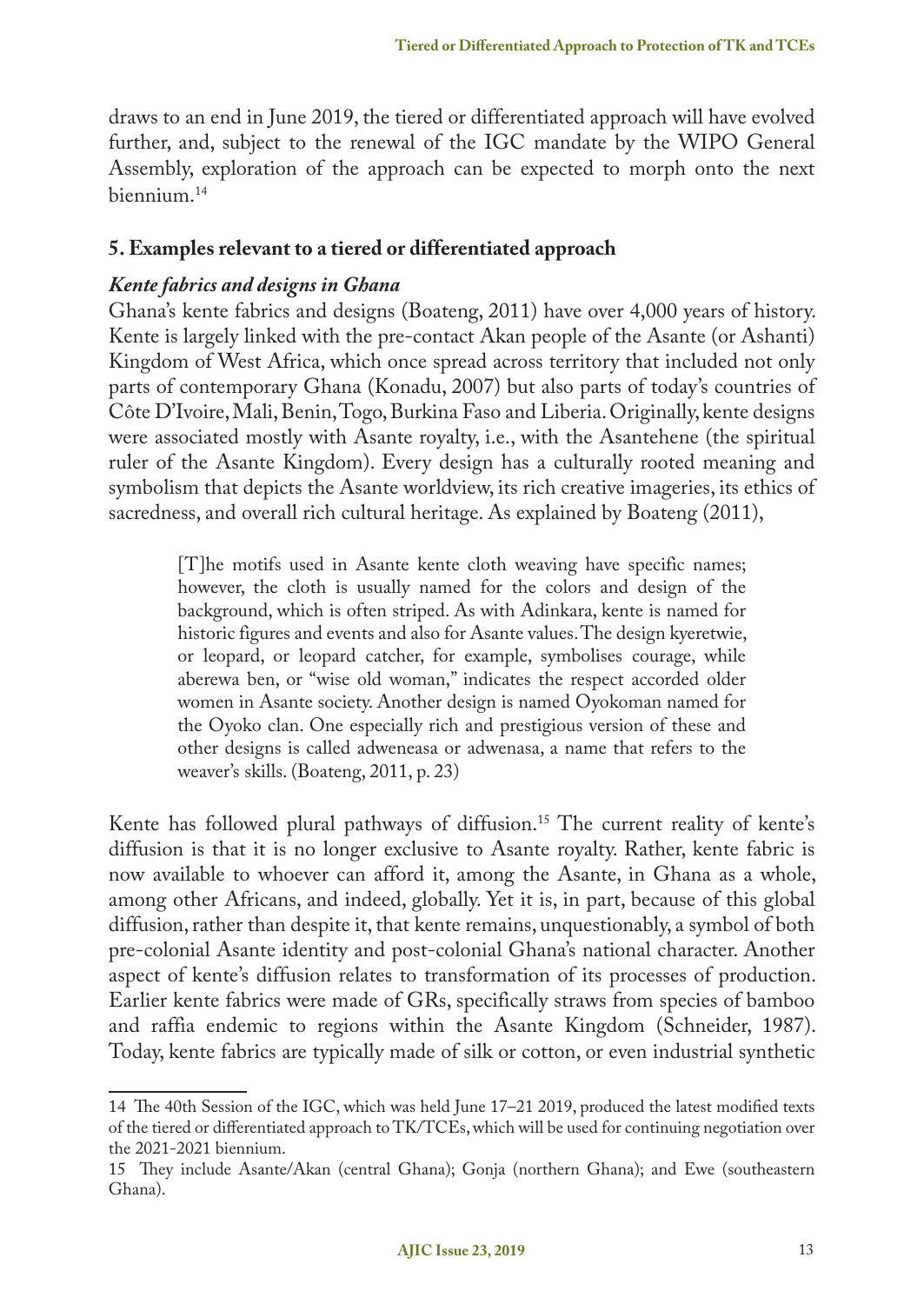materials of varying quality, including rayon. And kente designs can, today, be found in broadloom cloth,<sup>16</sup> in various forms of clothing and fashion accessories, and even in non-textile items such as stationary, i.e., in products falling outside kente's original and historic limitations and applications. But those uses do not extend beyond kente's characteristics as a tangible piece of creative work. To the "uninitiated", the uses do not include kente's intangible elements and symbolisms which remain exclusively relevant to the Asante.

#### *Aboriginal bark-painting in Arnhem, Australia*

Aboriginal bark paintings in Arnhem, Australia, are a fusion of the sacred, the intangible, and the tangible, in a manner that engages plural layers of diffusion. The paintings are associated with the Aboriginal peoples of the Arnhem region of Australia's Northern Territory. Case law has recognised bark paintings as creative works that are associated with sacred dreaming images and the creation stories of exclusive cultural communities (see the 1994 decision in Australia's *Milpurrurru v Indofurn Pty Ltd* case). Aboriginal bark artists operate within an exclusive cultural environment. Their work is based on and inspired by collectively-held traditional and sacred cultural heritage, the secret aspects of which are only known to a limited number of members of a specific clan.

When deploying or working with those elements of collectively-held cultural heritage, the artists effectively act as fiduciaries or cultural agents, playing intermediary roles between members of their communities and outsiders in respect of the terms of use, or access to, their scared paintings (see *Milpurrurru v Indofurn Pty Ltd* [1994]). Yet despite the deeply embedded sacred cultural symbols, rituals, and other forms of intangibility associated with bark paintings, they have gradually become quintessential, highly tangible public works of Aboriginal art, serving as integral aspects of Australia's national identity and brand. Aboriginal bark-painting images are present in Australia in ubiquitous adaptations in designs for, inter alia, postage stamps, calendars, tourist information, certified documentations in the Australian National Gallery, and the folio of Aboriginal art published by the Australian Information Service (see *Milpurrurru v Indofurn Pty Ltd* [1994], and Blakeney, 1995). Unequivocally, bark paintings are widely diffused as the proud symbol of Australia's national heritage premised on its sacred and rich Indigenous historiography and origins. Those sacred aspects associated with bark paintings as Indigenous heritage constitute aspects of their intangible essence and associated meaning-making that inalienably and residually link them to their Indigenous creators.

### *Cowichan weaving in North America*

Cowichan weaving, practised by the Cowichan grouping of Coast Salish Indigenous Peoples in North America's Pacific Northwest (the province of British Columbia

<sup>16</sup> For insight on the technological diffusion of kente production, see Boateng (2011, pp. 27-30).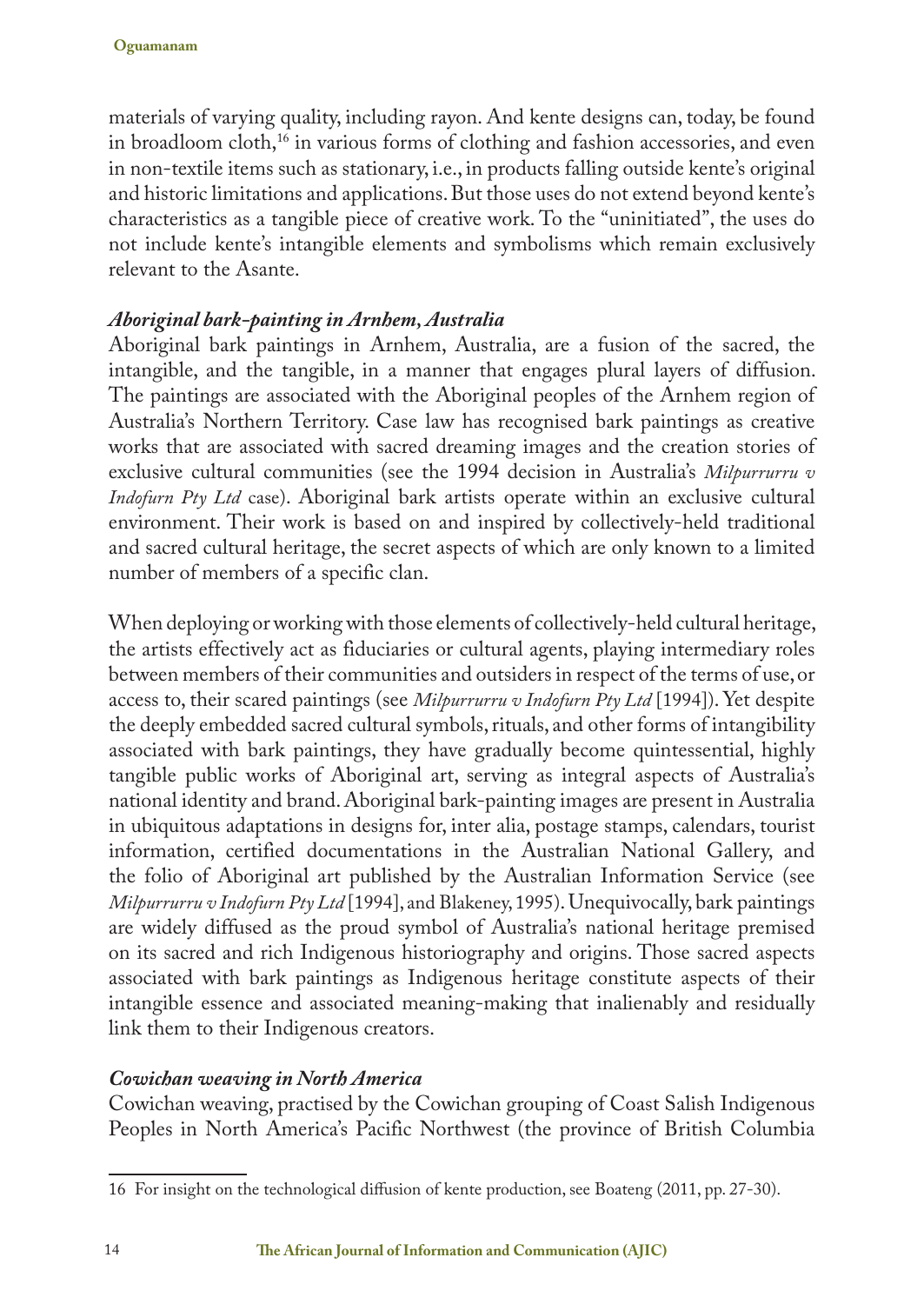in Canada, and Washington State in the US), is another example of TK/TCE with multiple layers of diffusion and variegated degrees of sacredness or symbolism.

According to Stopp (2012), Cowichan weaving involves the primordial skill of being able to transform plant and animal fibre materials into woven textiles products. The pre-colonial Coast Salish bred special dogs for their hair as a core GR used in weaving blankets and other functional items for protection against harsh weather conditions. Over time, following colonial encounter, other materials such as sheep wools and synthetic fibres were, and still are, used in Cowichan weaving. As well, the weaving practice has been extended and adapted in order to make sweaters, a Europeanorigin article of clothing which, before colonial encounter, was not part of Aboriginal dress in the European form and design. Yet weaving remains a pivotal aspect of the customary laws and practices and the heritage of the Coast Salish. Similar to kente's global diffusion, the Cowichan sweater still retains its historical and cultural symbolisms even as it serves as an internationally-consumed product that provides an anchoring point for the Cowichan people's participation in the global economy (Stopp, 2012). Among other things, the symbolic aspects of Cowichan sweaters designate the intricate nature of relationships and dependencies across life forms, art and creativity as a mirror of their intangible essence in Coast Salish experience. Cowichan sweaters were prominent in Canada's showcasing during the 2010 Winter Olympics in Vancouver,<sup>17</sup> and are marketed globally as "warm, weatherproof, sturdy, serviceable, durable for outdoor pursuits [and] one of the world's most distinctive sweater types" (Stopp, 2012, p. 82).

#### **6. Analysis and conclusions**

#### *Secrecy, sacredness, diffusion, and the public domain*

Across the three examples outlined above, different degrees of secrecy and sacredness can be identified. Available evidence demonstrates that the Aboriginal bark paintings in Arnhem, Australia, are considered sacred, even up to the present time. Kente fabrics and designs, meanwhile, were once considered highly sacred but, over time, have had their sacredness somewhat diluted. As with bark paintings, the sacredness of kente, and the symbolisms of the designs, are sites of complex meaning-making that most easily resonate among the initiated within an exclusive cultural core.

As products and processes, the rituals and symbolisms associated with Aboriginal bark-painting and kente fabrics/designs largely designate their intangible aspects, which are outside the consciousness of the members of the public who acquire them

<sup>17</sup> See Scassa (2015), who argues that appropriation of Indigenous cultural heritage, as exemplified by (1) a UK designer's copying of an Inuit shaman's robe and (2) Canadian retailer the Hudson's Bay Company's (HBC's) procurement of non-Cowichan-made versions of Cowichan sweaters for sale during the Vancouver Winter Olympics unravels "the disconnect between IP laws and indigenous cultural property".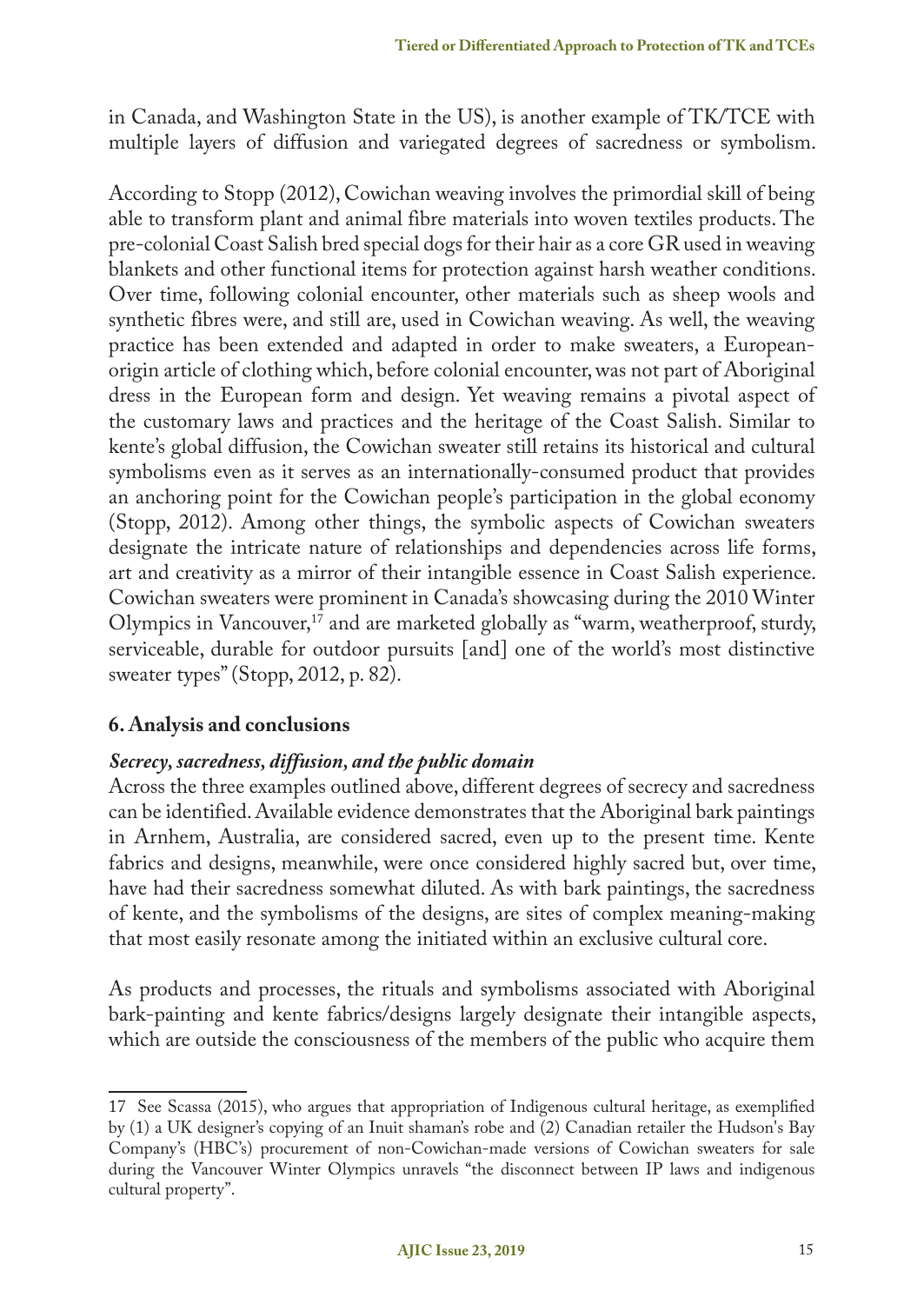only as products. The interest of non-Aboriginal or non-Indigenous patrons of bark paintings and kente lies in the products' physical (tangible) qualities.<sup>18</sup> In such contexts, there is little regard for the products' spiritual and other intrinsic cultural ramifications (i.e., the intangible components).19 With regard to Cowichan weaving in North America, the intangible aspects of its culturally-rooted spirituality and symbolism rarely take prominence.

In respect of diffusion, the three examples provided above demonstrate that:

- it is possible to have sacred and/or secret forms of TK or TCE that are narrowly diffused, or—even more important for the present analysis widely diffused; and
- diffusion is not exclusively determined by geographic dispersal or public accessibility. For example, kente designs and bark arts are now manifested in non-traditional applications, such as in stationary and/or in other sites (e.g., postage stamps, tourist ornaments, and miscellaneous accessories) where their aesthetic appeals are leveraged to create non-traditional products.

In respect of the public domain or public availability, the three examples show that:

- the less a form of TK/TCE retains its spiritual and cultural claims, the more it is likely to resonate with claims to the public domain (and consequently also resonate with weaker rights claims, or weaker claims of control, by its custodians); and
- in order to fully grapple with the notion of a tiered or differentiated approach, it is important to be conscious of the interwoven nature of the tangible and the intangible in TK and TCEs, and to be conscious of how each element changes our understanding of the public domain. For example, a form of TK or TCE may be publicly available, and may even be said to be in the public domain, while at the same time its sacred and intangible components are neither publicly available nor in the public domain.

### *Interfaces between GRs and TK/TCEs*

Each of the three examples demonstrates that the association of GRs with TK and TCEs is not limited to the uses of GRs in the typical contexts of traditional medicine and agriculture (with corresponding associations with biodiversity and

<sup>18</sup> The global dispersal and replication of kente on an industrialised scale via production in China demonstrates the commercial usurpation and appropriation of kente that de-links it from its cultural essence. The same has been found to be true in a number of litigations in Australia around bark paintings. Notably, in the *Milpurrurru* case, non-Aboriginal Australian businesspeople commissioned a Vietnamese company to manufacture carpets using designs from bark paintings (by eight highly regarded Aboriginal artists), with the carpets imported, distributed and marketed in Australia without regard to the sacredness of the bark paintings from which they were adapted. See *Milpurrurru v Indofurn Pty Ltd* [1994].

<sup>19</sup> See *Milpurrurru v Indofurn Pty Ltd* [1994].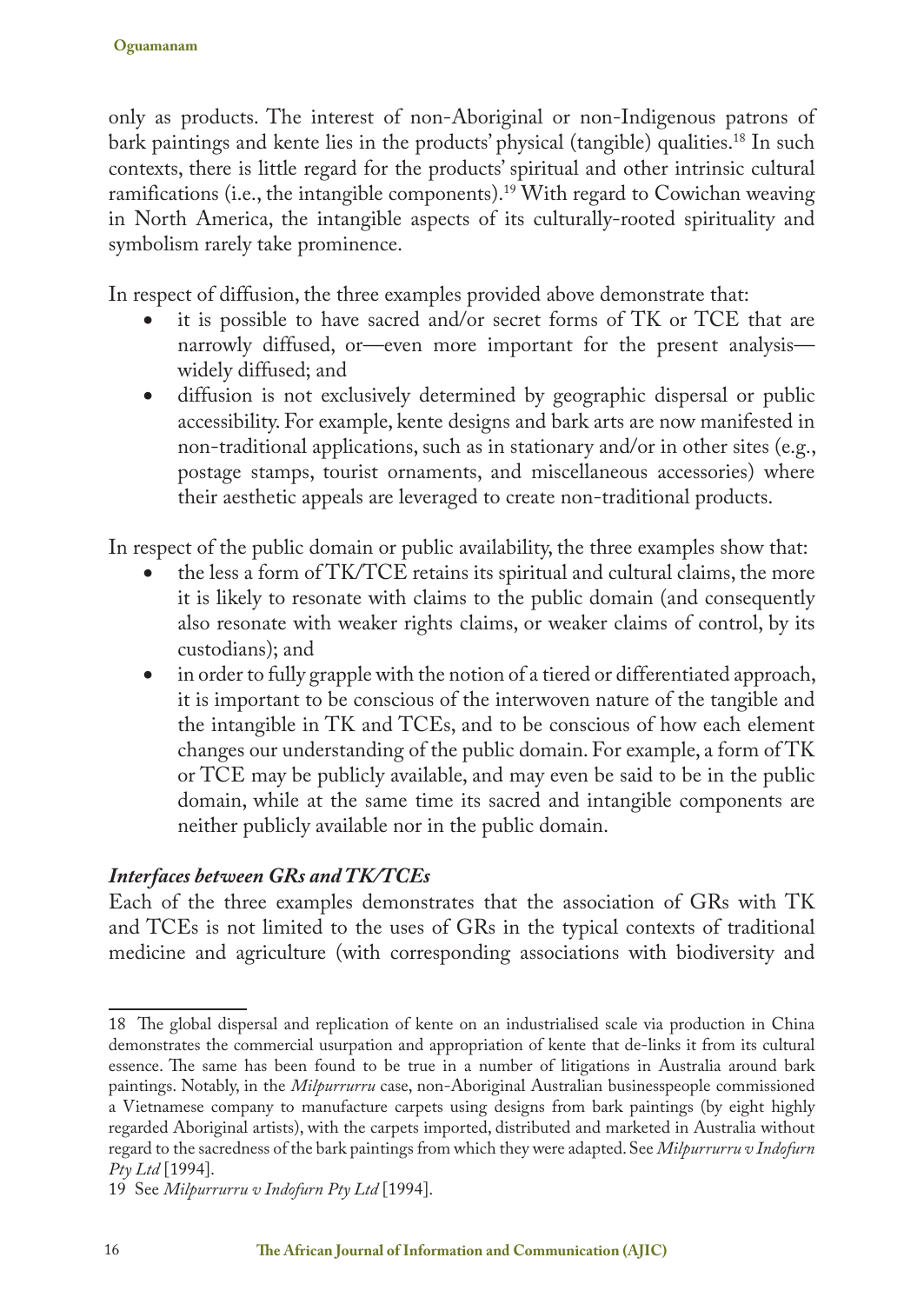environmental conservation). Rather, the interfaces between GRs and TK and TCEs also encompass other sites of traditional creativity grounded in creative art forms,<sup>20</sup> as evidenced by the kente-weaving and the bark-painting, both of which depend in a primary manner on GRs.

#### *Evidentiary threshold*

Determining the status of a specific manifestation of TK or TCE in relation to each, or more than one, of the four differentiated categories listed above will be contingent upon the evidentiary threshold of the TK/TCE's diffusion or lack thereof. If the tiered or differentiated approach is to attain its objective of enhancing clarity, much will depend on deployment of the evidentiary threshold across each of the four categories of differentiation—secrecy, sacredness, narrow diffusion, wide diffusion and across the areas of overlap among these four categories. Whether, and to what extent, a form of TK or TCE is secret, sacred, partially diffused, or widely diffused, will always be context- and subject-specific inquiries: *context-specific* with respect to the IPLC custodians or owners of the TK/TCE, and with respect to the relevant IPLC's customary laws and protocols, and *subject-specific* with respect to the type of TK/TCE at issue. It will also need to be acknowledged that context and subject can mutually interact. Moreover, in addition to documentation of the experiences of the relevant IPLC(s), documentation of the experiences of external users of the TK and TCE will be important, as an evidentiary matter, to establishing the extent of diffusion or lack thereof.

### *Role of IPLCs*

Establishment of a credible evidentiary threshold with regard to diffusion for a particular manifestation of TK or TCE will require nuanced and sophisticated understanding of the details of the nature of the knowledge and of the layers of relationships implicated—as well as understanding of the nature and boundaries of roles assigned to stakeholders in the specific cultural context. These forms of evidence-gathering cannot be legislated at global level in a forum such as the IGC, nor even at national levels. IPLCs are the only credible custodians of their TK and TCEs, which are aspects of their self-determination and sovereignty (Coombe, 1998b; Hardison, 2016; Oguamanam, 2014).

IPLC representation at the IGC is sub-optimal and constrained.21 And even if IPLCs were to be adequately represented at the IGC, the forum could not presume to have

<sup>20</sup> Kente, Aboriginal bark-painting, and Cowichan weaving demonstrate the overlap of TK and TCEs with GRs and their interface with IP regimes such as copyrights, designs and trademarks—providing counterpoints to the tendency to focus GR discussions exclusively on the patent regime, i.e., the tendency to imply that efforts at patenting of innovation in life sciences (biotechnology, agriculture, chemicals, medicines, etc.) are the only sites where IP is implicated in GRs and associated TK.

<sup>21</sup> This issue of IPLC participation in IGC deliberations has been problematic from the beginning, owing to the fact that its delegation relies on voluntary funding support from Member States. See WIPO (n.d.b).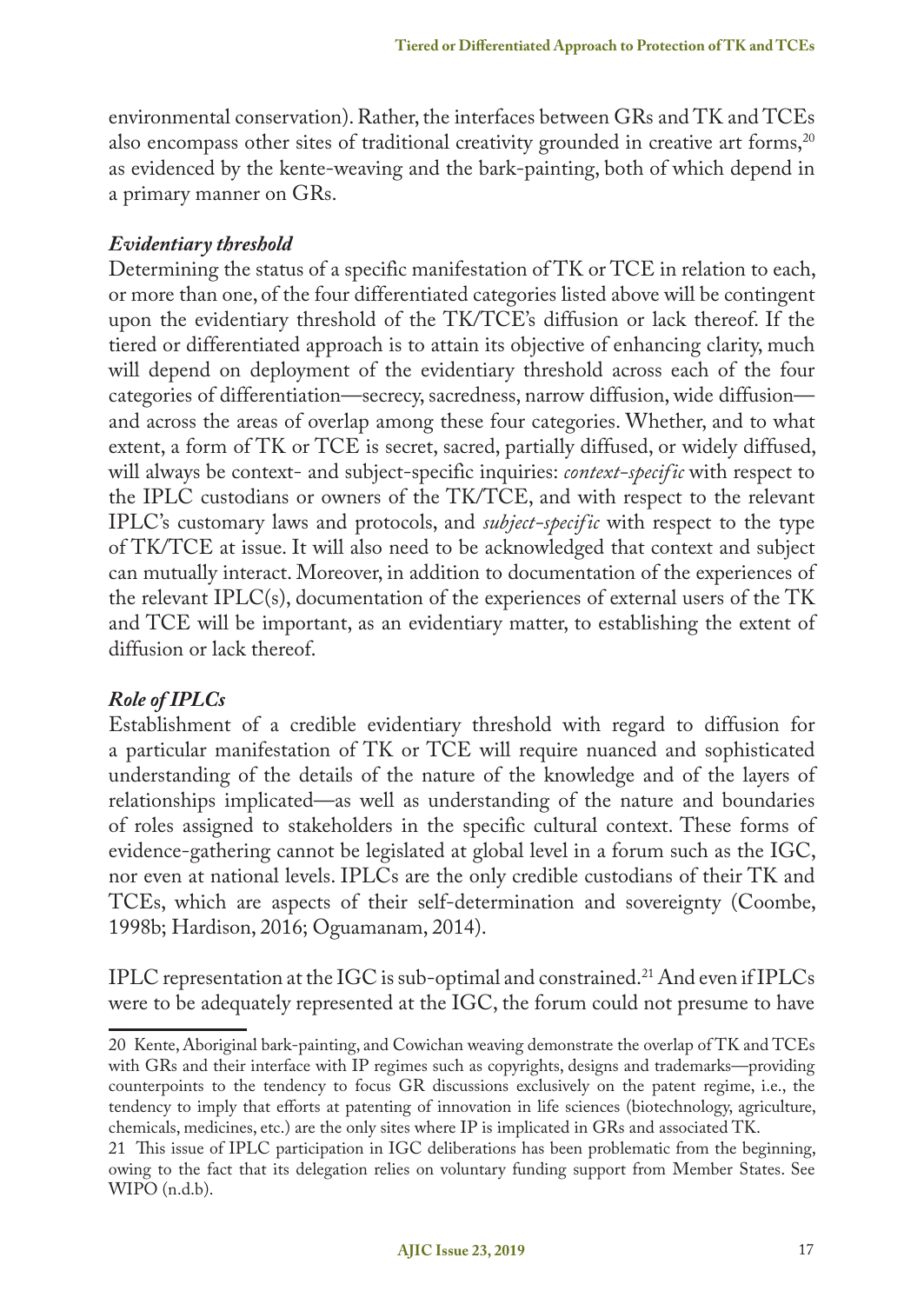full legitimacy in respect of detailing practical and evidentiary issues necessary to make determinations on the tiered or differentiated status of a specific manifestation of TK or TCE (see Anaya, 2016; Hardison, 2016). TK and TCEs are inherently dynamic and responsive (Posey & Dutfield, 1996), and the same is true of the undergirding customary laws, protocols, and practices of the IPLCs linked to manifestations of TK and TCEs. In formulating the details of operationalisation of the tiered or differentiated approach in national contexts, constituent IPLCs will need to provide the pathways for how their customary laws and protocols are engaged.

#### *IGC views on roles of IPLCs as benef iciaries*

The IGC's Indigenous Caucus, most non-*demandeur* members and experts, and some of the members of the LMCs group, have made it clear that they see IPLCs as the primary beneficiaries of IP protection TK and TCEs.22 However, the African Group, and the majority of members of the LMCs group, are insisting that national governments/states are *also* legitimate beneficiaries of the protection of TK/TCEs or, put more technically, that they are legitimate beneficiaries of any instrument(s) resulting from the IGC.

As such, Member States will need to be proactive in the IGC in formulating requisite operational details of the tiered or differentiated approach. The nature of the relationship between national governments and IPLCs is largely a factor of colonial relations (Anaya, 2004). In colonial states—for example, Canada, the US, Australia, New Zealand, and elsewhere where the settler did not withdraw—such relationships disentitle states from any claims to ownership of, or assumption of beneficiary status in relation to, TK and TCEs vis-à-vis Indigenous Peoples. The same cannot not be said with any degree of definitiveness in many postcolonial states in Africa and elsewhere in the Global South where Indigenous Peoples and various categories of IPLCs today constitute the dominant cultures and societies (Coombe, 1998b). Regardless of the nature of each national government's relation to Indigenous Peoples—and, by extension, to manifestations of TK and TCE—it is undeniable that the customary protocols and practices of IPLCs will be crucial in implementing the tiered or differentiated approach at both national and sub-national levels.

<sup>22</sup> Article 4, alternative 1, in The Protection of Traditional Knowledge: Draft Articles, drafted for the IGC's 37th Session, provides as follows: "Beneficiaries of this instrument are indigenous [peoples] and local communities who hold [protected] traditional knowledge" (WIPO, 2018a).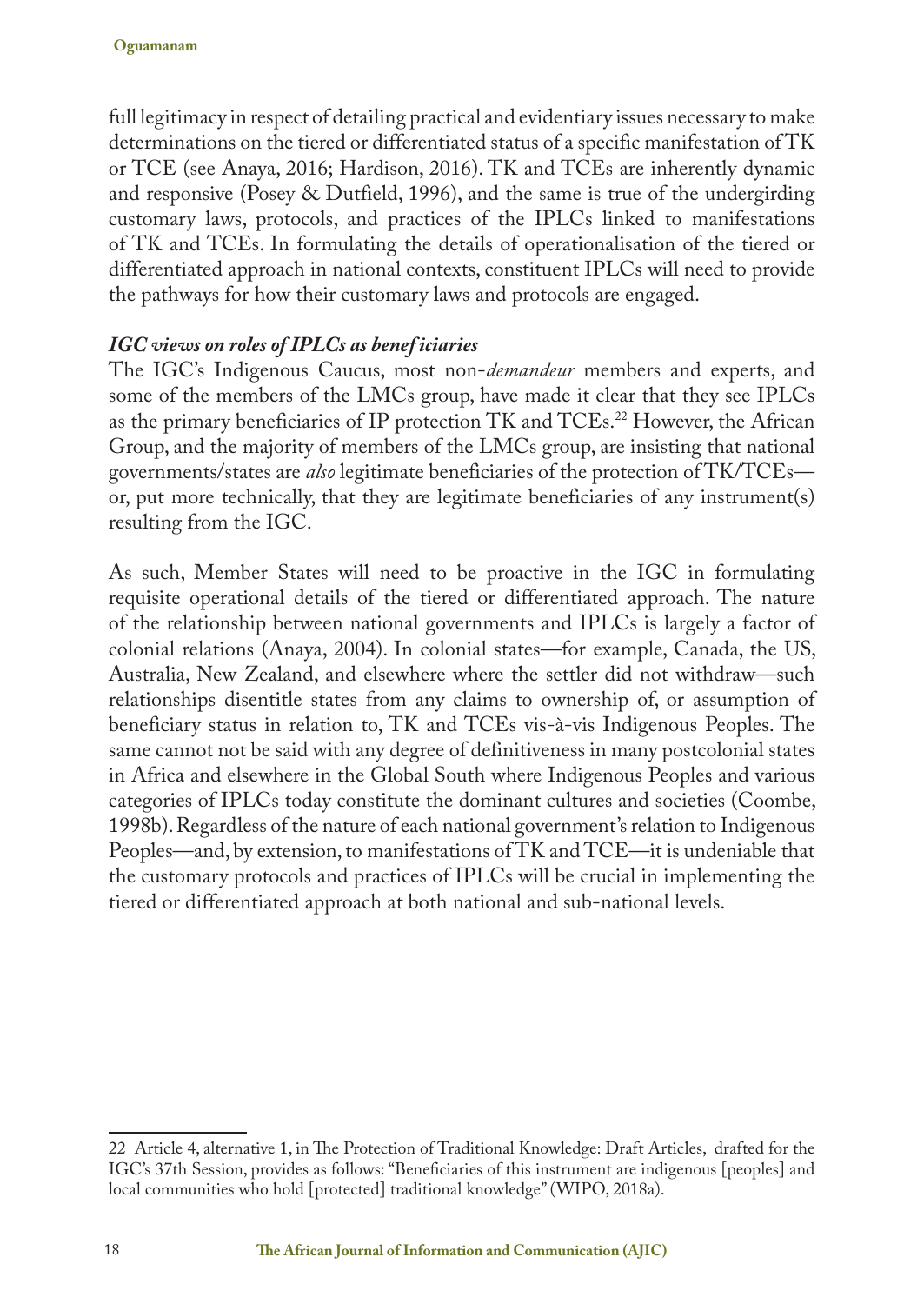## **References**

#### *Primary sources*

Anaya, J. S. (2016). Technical Review of Key Intellectual Property-Related Issues of the WIPO Draft Instruments on Genetic Resources, Traditional Knowledge and Traditional Cultural Expressions by Professor James Anaya (December 6, 2016). WIPO/GRTKF/IC/33/INF/9. Information document submitted by the Secretariat of the United Nations Permanent Forum on Indigenous Issues. For IGC Thirty-Third Session, Geneva, February 27 to March 3, 2017. Retrieved from http://www.wipo.int/meetings/en/doc\_details.jsp?doc\_id=360462

Convention on Biological Diversity (CBD). (2010). The Nagoya Protocol on Access and Benefit-Sharing*.* Retrieved from https://www.cbd.int/abs

CBD. (n.d.) Article 15: Access to Genetic Resources. Retrieved from https://www.cbd.int/ convention/articles/default.shtml?a=cbd-15

CBD. (n.d.). *Bonn Guidelines. Retrieved from* https://www.cbd.int/doc/publications/cbdbonn-gdls-en.pdf

CBD. (n.d.). Article 8(j): Traditional Knowledge, Innovations and Practices. Retrieved from https://www.cbd.int/traditional

Food and Agriculture Organisation of the United Nations (FAO). (2001). International Treaty on Plant Genetic Resources for Food and Agriculture. Retrieved from http://www. fao.org/plant-treaty/en/

Hardison, P. (2016). Response to WIPO Indigenous Panel on Outstanding/Pending Issues in the IGC Draft Articles on the Protection of Traditional Knowledge: Indigenous Peoples' and Local Communities' Perspectives (November 28, 2016). IGC Thirty-Second Session, Geneva, November 28 to December 2, 2016 (on file with author).

Intergovernmental Committee (IGC). (n.d.). World Intellectual Property Organisation (WIPO). Retrieved from http://www.wipo.int/tk/en/igc

McCook, W. (2014a). Traditional Knowledge and Traditional Cultural Expressions: Certain Suggested Cross-Cutting Issues – Non-Paper Prepared by the IGC Chair, His Excellency, Ambassador Wayne McCook. For IGC Twenty-Seventh Session, March 24 to April 4, 2014. Retrieved from http://www.wipo.int/export/sites/www/tk/en/igc/pdf/igc\_27\_issues.pdf

McCook, W. (2014b). Traditional Knowledge and Traditional Cultural Expressions: Certain Suggested Cross-Cutting Issues (March 12, 2014). WIPO/GRTKF/IC/INF/10. Document prepared by the Chair of the Intergovernmental Committee on Intellectual Property and Genetic Resources, Traditional Knowledge and Folklore, His Excellency, Ambassador Wayne McCook. Retrieved from http://www.wipo.int/meetings/en/doc\_details.jsp?doc\_id=269068

*Milpurrurru v Indofurn Pty Ltd* [1994] 130 ALR 659 (Federal Court of Appeal) (Austl.).

Standing Committee on the Law of Patents. (n.d.). Website. World Intellectual Property Organisation (WIPO). Retrieved from http://www.wipo.int/policy/en/scp/

UN. (1992). Convention on Biological Diversity (CBD). Retrieved from https://www.cbd. int/convention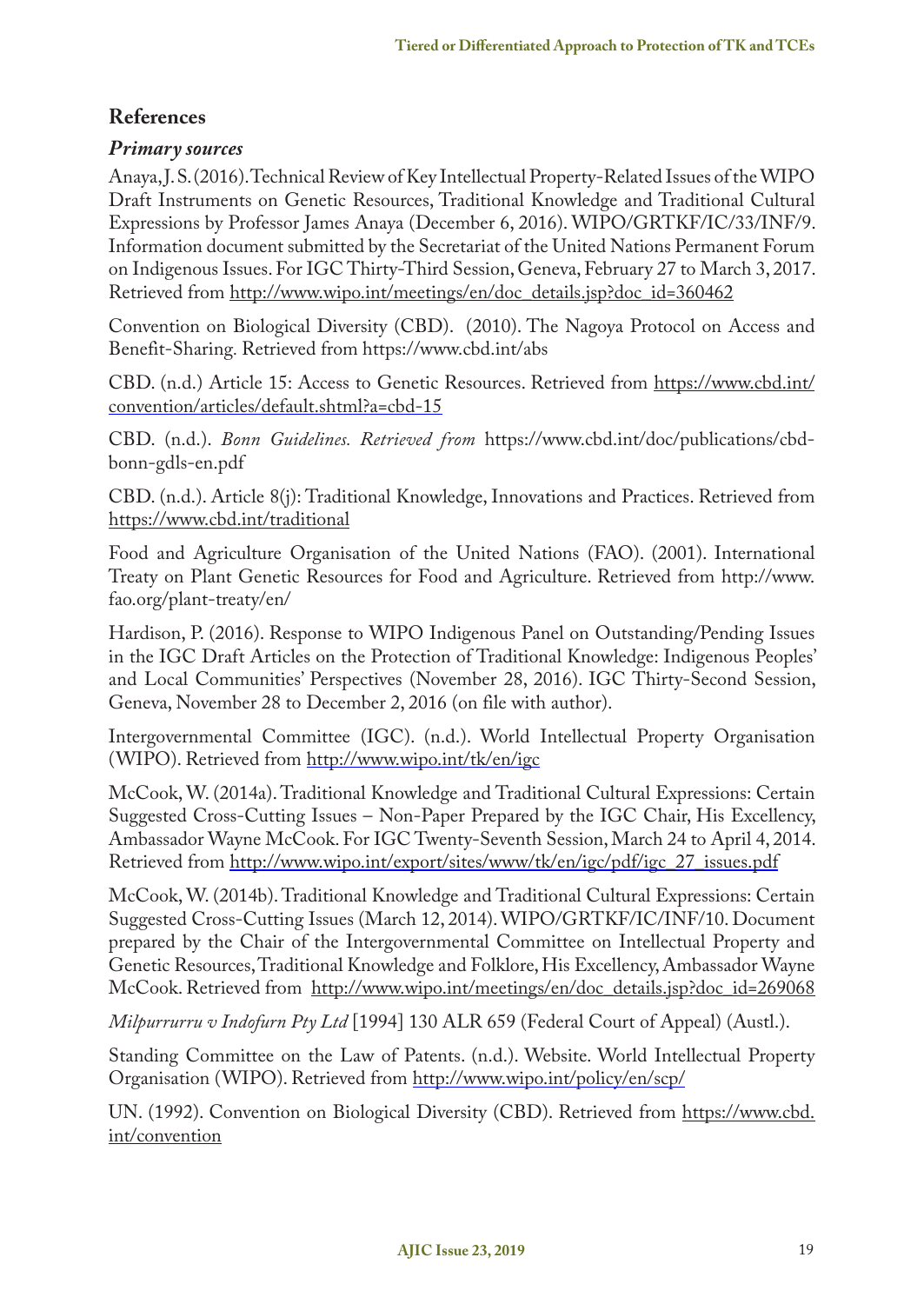World Intellectual Property Organisation (WIPO). (2014a). Report ( July 2, 2014). WIPO/ GRTKF/IC/27/10. IGC Twenty-Seventh Session, Geneva, March 24-April 4, 2014.<br>Retrieved from https://www.wipo.int/edocs/mdocs/tk/en/wipo grtkf ic 27/wipo grtkf https://www.wipo.int/edocs/mdocs/tk/en/wipo\_grtkf\_ic\_27/wipo\_grtkf\_ ic\_27\_10.pdf

WIPO. (2014b). The Protection of Traditional Knowledge: Draft Articles ( June 2, 2014). WIPO/GRTKF/IC/28/5. For IGC Twenty-Eighth Session, Geneva, July 7 to 9, 2014. Retrieved from https://www.wipo.int/edocs/mdocs/tk/en/wipo\_grtkf\_ic\_28/wipo\_grtkf ic\_28\_5.pdf

WIPO. (2014c). The Protection of Traditional Cultural Expressions: Draft Articles ( June 2, 2014). WIPO/GRTKF/IC/28/6. For the IGC Twenty-Eighth Session, Geneva, July 7 to 9, 2014, Retrieved from WIPO. (2014b). The Protection of Traditional Knowledge: Draft Articles ( June 2, 2014). WIPO/GRTKF/IC/28/5. Prepared for the IGC Twenty-Eighth Session, Geneva, July 7 to 9, 2014, Retrieved from https://www.wipo.int/edocs/mdocs/tk/en/ wipo\_grtkf\_ic\_28/wipo\_grtkf\_ic\_28\_5.pdf

WIPO. (2015). Matters Concerning the Intergovernmental Committee on Intellectual Property and Genetic Resources, Traditional Knowledge and Folklore. Agenda Item 17, Assemblies of Member States of WIPO Fifty-Fifth Session, October 5 to 14, 2015. Retrieved from http://www.wipo.int/export/sites/www/tk/en/igc/pdf/igc\_mandate\_1617.pdf

WIPO. (2016a). Report (September 23, 2016). Thirtieth Session Geneva, May 30 to June 3, 2016. WIPO/GRTKF/IC/30/10 Retrieved from http://www.wipo.int/edocs/mdocs/tk/en/ wipo\_grtkf\_ic\_31/wipo\_grtkf\_ic\_31\_ref\_30\_10.pdf

WIPO. (2016b). The Protection of Traditional Knowledge: Draft Articles, Rev. 2 (in Annexure) (October 3, 2016). WIPO/GRTKF/IC/32/4. For IGC Thirty-Second Session, Geneva, November 28 to December 2, 2016. Retrieved from http://www.wipo.int/edocs/ mdocs/tk/en/wipo\_grtkf\_ic\_32/wipo\_grtkf\_ic\_32\_4.pdf

WIPO. (2016c). Informal Briefing Notes: Perspectives and Experiences on Tiered Approach to the Protection of Traditional Knowledge: Scope of Protection, Exceptions and Limitations (November 3, 2016) (on file with author). WIPO. (2017a). The Protection of Traditional Knowledge: Draft Articles (March 15, 2017). WIPO/GRTKF/IC/34/5. For IGC Thirty-Fourth Session, Geneva, June 12-16, 2017. Retrieved from https://www.wipo.int/meetings/ en/doc\_details.jsp?doc\_id=368218

WIPO. (2017b). The Protection of Traditional Cultural Expressions: Draft Articles ( June 15, 2017). WIPO/GRTKF/IC/34/8. IGC Thirty-FourthSession, Geneva, June 12-16, 2017. Retrieved from https://www.wipo.int/edocs/mdocs/tk/en/wipo\_grtkf\_ic\_34/wipo\_grtkf\_ ic\_34\_8.pdf

WIPO. (2018a). The Protection of Traditional Knowledge: Draft Articles ( June 26, 2018). WIPO/GRTKF/IC/37/4. For IGC Thirty-Seventh Session, Geneva, August 27 to 31, 2018. Retrieved from https://www.wipo.int/edocs/mdocs/tk/en/wipo\_grtkf\_ic\_37/wipo\_grtkf\_ ic\_37\_4.pdf

WIPO. (2018b). The Protection of Traditional Cultural Expressions: Draft Articles ( June 27, 2018). WIPO/GRTKF/IC/37/5. Drafted for IGC Thirty-Seventh Session, Geneva, August 27 to 31, 2018. Retrieved from https://www.wipo.int/meetings/en/doc\_details. jsp?doc\_id=409623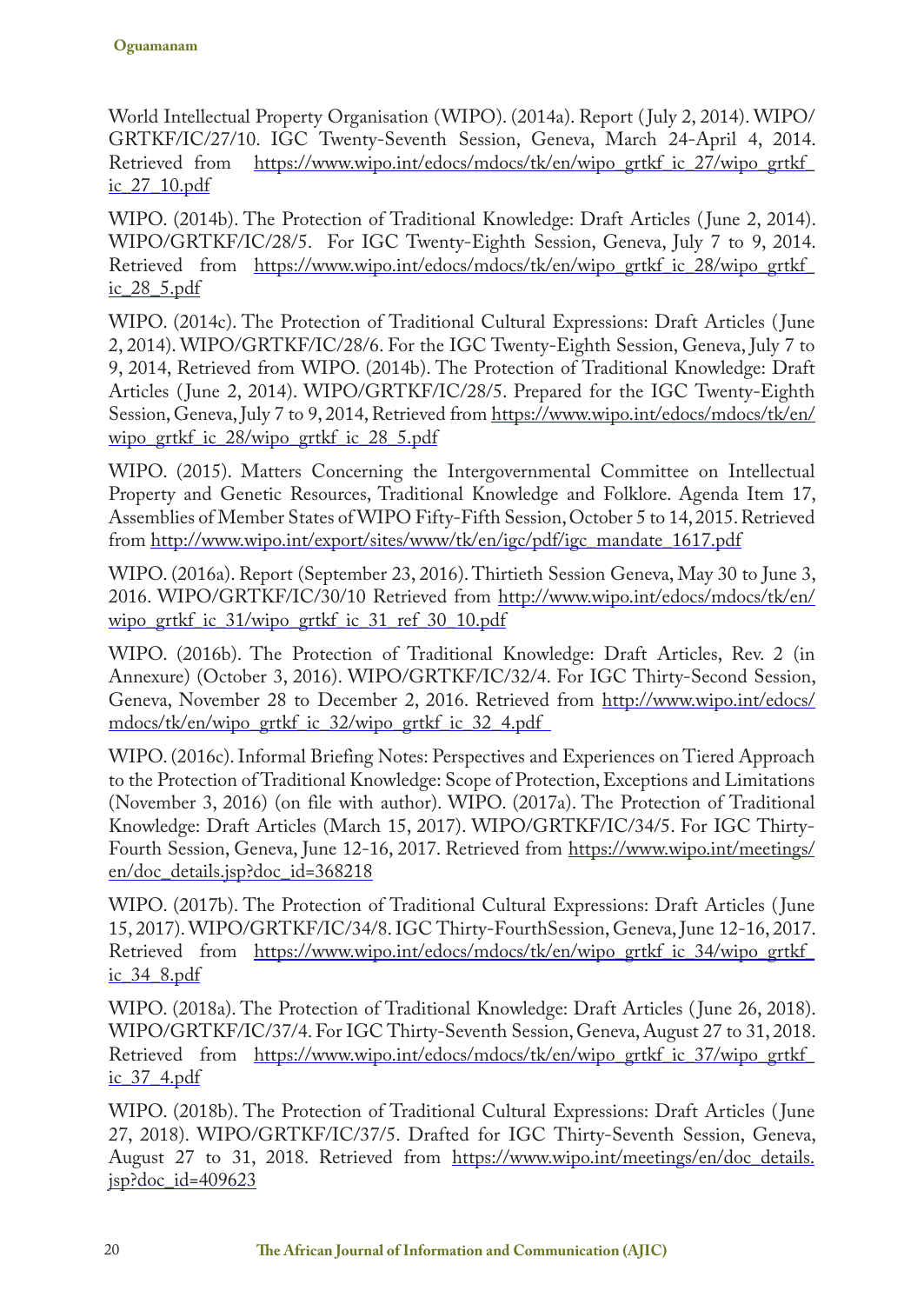WIPO. (n.d.a). Draft substantive Patent Law Treaty. Retrieved from http://www.wipo.int/ patent-law/en/draft\_splt.htm

WIPO. (n.d.b). Case for support: Promoting effective participation of indigenous and local communities. WIPO Voluntary Fund for Accredited Indigenous and Local Communities*.* Retrieved from http://www.wipo.int/export/sites/www/tk/en/igc/pdf/flyer\_vol\_fund.pdf

#### *Secondary sources*

Adewopo, A., Chuma-Okoro, H., & Oyewuni, A. (2014). A consideration of communal trademarks for Nigerian leather and textile products. In J. De Beer, C. Armstrong, C. Oguamanam, & T. Schonwetter (Eds.), *Innovation and intellectual property: Collaborative dynamics in Afric*a (pp. 109–131. Cape Town: UCT Press.

Akinbogun, T. L., & Ogunduyile, S. R. (2009). Crafts engagement in the economic survival of South-Western Nigerian rural women. *Journal of Enterprising Communities: People and Places in the Global Economy, 3*(2), 217–234. https://doi.org/10.1108/17506200910960897

Anaya, J. S. (2004). *Indigenous peoples in international law* (2nd ed.). Oxford: Oxford University Press.

Arewa, O. B. (2004). *Piracy, biopiracy, and borrowing: Culture, heritage, and the globalization of intellectual property*. Case Research Paper Series in Legal Studies. Working Paper No. 04-19*.*  Retrieved from https://papers.ssrn.com/sol3/papers.cfm?abstract\_id=596921

Arezzo, E. (2007). Struggling around the natural divide: The protection of tangible and intangible Indigenous property. *Cardozo Arts and Entertainment Law Journal, 25*(1).

Bala, A. (2011). *Traditional knowledge and intellectual property rights: An Indian perspective*. https://doi.org/10.2139/ssrn.1954924

Battiste, M. (Ed.) (2000). *Reclaiming Indigenous voices and vision*. Vancouver: UBC Press.

Blakeney, M. (1995). Milpurrurru & Ors v Indofurn & Ors: Protecting expressions of Aboriginal folklore under copyright law. *Murdoch University Electronic Journal of Law, 2*(1).

Boateng, B. (2011). *The copyright thing doesn't work here: Adinkara and Kente cloth and intellectual property in Ghana*. Minneapolis: University of Minnesota Press. https://doi.org/10.5749/minnesota/9780816670024.001.0001

Brown, M. F. (1998). Can culture be copyrighted? *Current Anthropology, 39*(2), 193–222. https://doi.org/10.1086/204721

Brown, M. F. (2004). *Who owns native culture?* Cambridge, MA: Harvard University Press.

Coombe, R. J. (1998a). *The cultural life of intellectual properties: Authorship, appropriation and the law.* Durham, NC: Duke University Press. https://doi.org/10.1215/9780822382492

Coombe, R. J. (1998b). Intellectual property, human rights and sovereignty: New dilemmas in international law posed by the recognition of Indigenous knowledge and the conservation of biological diversity. *Indiana Journal of Global Legal Studies 6*(1), 59–115.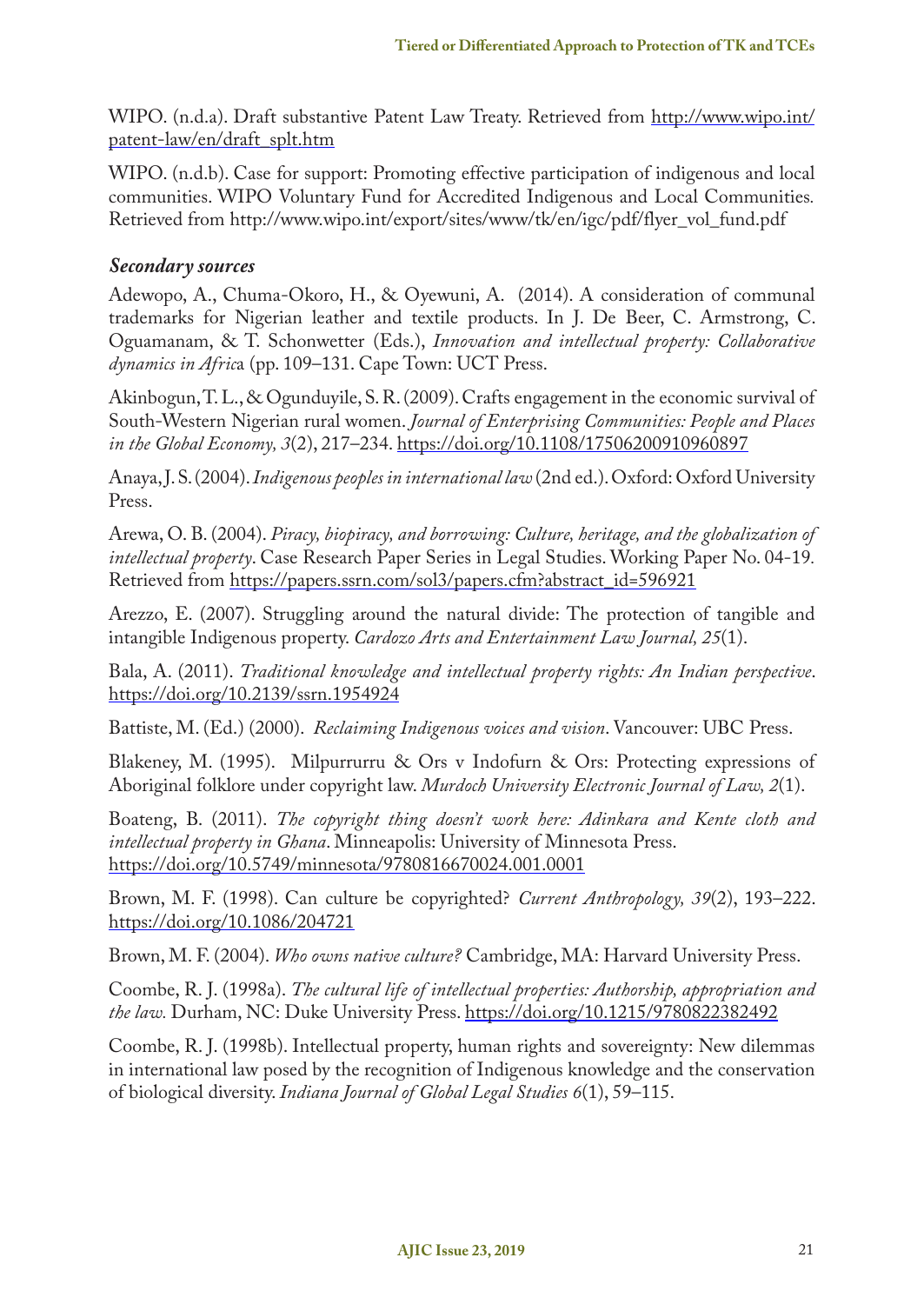De Beer, J., Oguamanam, C., & Schonwetter, T. (2014). Innovation, intellectual property, and development narratives in Africa. In J. De Beer, C. Armstrong, C. Oguamanam, & T. Schonwetter (Eds.), *Innovation and intellectual property: Collaborative dynamics in Afric*a (pp. 1–31). Cape Town: UCT Press.

De Sousa Santos, B. (Ed.) (2007). *Another knowledge is possible: Beyond Northern epistemologies*. London: Verso.

De Sousa Santos, B., Nunes, J. A., & Meneses, M. P. (2007). Introduction: Opening up the canon of knowledge and recognition of difference. In B. De Sousa Santos (Ed.) (2007). *Another knowledge is possible: Beyond Northern epistemologies* (pp. xxix–lxii). London: Verso.

Elahi, S., & De Beer, J., (2013). *Knowledge and innovation in Africa: Scenarios for the future*. With D. Kawooya, C. Oguamanam, N. Rizk, and the Open AIR Network. University of Cape Town and University of Ottawa: Open African Innovation Research (Open AIR).

Helfer, L. H. (2004). Regime shifting: The TRIPS Agreement and new dynamics of international intellectual property lawmaking. *Yale Journal of International Law, 29*(1), 1–83. https://doi.org/10.2139/ssrn.459740

Jayangakula, K. (n.d.). *The protection of the expression of folklore and copyright law*. Retrieved from https://www.academia.edu/3423284/The\_Protection\_of\_the\_Expression\_of\_Folklore\_and\_ Copyright\_Law

Konadu, K. B. (2007). *Indigenous medicine and knowledge in African society.* London: Routledge.

Kuruk, P. (1999). Protecting folklore under modern intellectual property regimes: A reappraisal of the tensions between individual and communal rights in Africa and the United States. *American University Law Review, 48*(4), 769–849.

Maiwada, S., Dutsenwai, S. A., & Waziri, M. Y. (2012). Cultural industries and wealth creation: The case of traditional textile industry in Nigeria. *American Journal of Contemporary Research, 2*(5), 159–165.

Maskus, K. E., & Reichman, J. H. (2004). The globalization of private knowledge goods and the privatization of global public goods. *Journal of International Economic Law, 7*(2), 279–230. https://doi.org/10.1093/jiel/7.2.279

Maskus, K. E., & Reichman, J. H. (Eds.) (2005). *International public goods and transfer of technology under a globalized intellectual property regime*. Cambridge, UK: Cambridge University Press. https://doi.org/10.1017/CBO9780511494529

May, C., & Sell, S. (2005). *Intellectual property rights: A critical history*. Boulder, CO: Lynne Rienner Publishers.

Memmi, A. (1990). *The colonizer and the colonized.* London: Earthscan.

Mgbeoji, I. (2001). Patents and traditional knowledge of the uses of plants: Is a communal patent regime part of the solution to the scourge of bio piracy? *Indiana Journal of Global Legal Studies, 9*(1), 163–186.

Mgbeoji, I. (2006). *Global biopiracy: Patents, plants, and Indigenous knowledge*. Vancouver: UBC Press.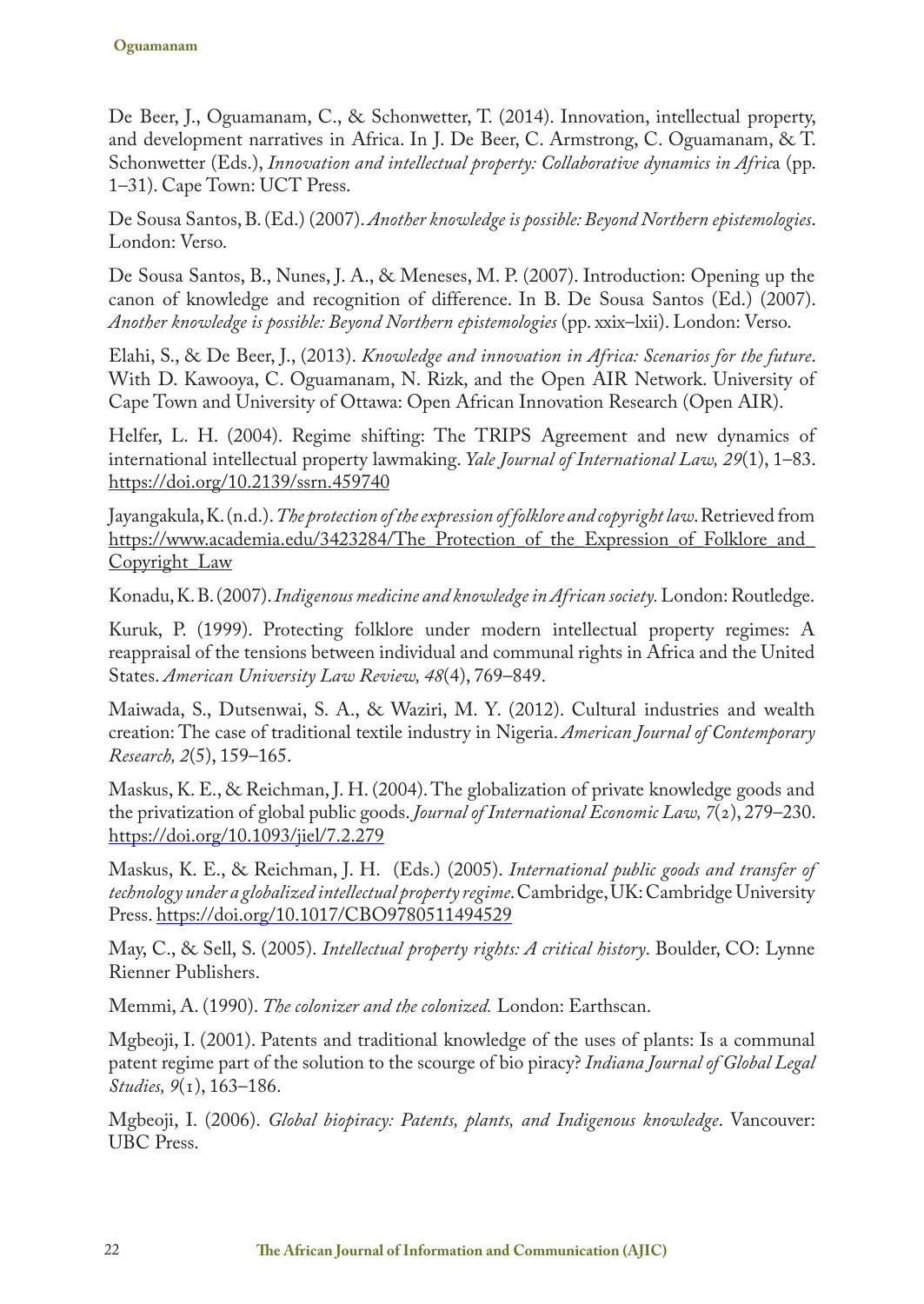Mutua, M. (2011). Savages, victims, and saviors: The metaphor of human rights. *Harvard Law Review, 412*(1), 201–244.

Oguamanam, C. (2007). Agro-biodiversity and food security: Biotechnology and traditional agricultural practices at the periphery of international intellectual property regime complex. *Michigan State Law Review, 2007,* 215–255.

Oguamanam, C. (2008). Local knowledge as trapped knowledge: Intellectual property, culture, power and politics. *Journal of World Intellectual Property, 11*(1), 29–57. https://doi.org/10.1111/j.1747-1796.2008.00333.x

Oguamanam, C. (2012). *Intellectual property in global governance: A development question.* New York: Routledge.

Oguamanam, C. (2014). Indigenous Peoples' rights at the intersection of human rights and intellectual property rights*. Marquette Intellectual Property Law Review, 18*(2), 261–295.

Oguamanam, C. (2015). Pressuring 'suspect orthodoxy': Traditional knowledge and the patent system. In M. Rimmer (Ed.), *Indigenous intellectual property: A handbook of contemporary research* (pp. 313–333). Cheltenham, UK: Edward Elgar. https://doi.org/10.4337/9781781955901.00024

Oguamanam, C. (2016). Tiered or differentiated approach to traditional knowledge: Insights for understanding the operations of the concept and evidentiary thresholds. Presentation to WIPO-IGC Seminar on Traditional Knowledge and Intellectual Property (Nov. 24–25, 2016). Retrieved from http://www.wipo.int/edocs/mdocs/tk/en/wipo\_iptk\_ge\_2\_16/wipo\_ iptk\_ge\_2\_16\_presentation\_7oguamanam.pdf

Oguamanam, C. (2017). Ramifications of WIPO IGC for IP and development. In D. F. Robinson, A. Abdel-Latif, & P. Roffe (Eds.), *Protecting traditional knowledge: The WIPO Intergovernmental Committee on Intellectual Property and Genetic Resources, Traditional Knowledge, and Folklore* (pp. 339–346). New York: Routledge.

Oguamanam, C. (2018a). Wandering footloose: Traditional knowledge and the public domain revisited. *Journal of World Intellectual Property, 21*(5-6), 306–325. https://doi.org/10.1111/jwip.12096

Oguamanam, C. (2018b). *Tiered or differentiated approach to traditional knowledge and traditional cultural expressions: The evolution of a concept*. CIGI Papers No. 185. Waterloo, ON: Centre for International Governance Innovation (CIGI). https://doi.org/10.2139/ssrn.3265807

Okediji, R. L. (2017). Negotiating the public domain in an international framework for genetic resources, traditional knowledge and traditional cultural expressions. In D. F. Robinson, A. Abdel-Latif, & P. Roffe (Eds.), *Protecting traditional knowledge: The WIP*O *Intergovernmental Committee on Intellectual Property and Genetic Resources, Traditional Knowledge, and Folklore* (pp. 141-172), New York: Routledge.

Okediji, R. L. (2018). *Traditional knowledge and the public domain*. CIGI Papers No. 176. Waterloo, ON: Centre for International Governance Innovation (CIGI). Retrieved from https://www.cigionline.org/sites/default/files/documents/Paper%20no.176.pdf